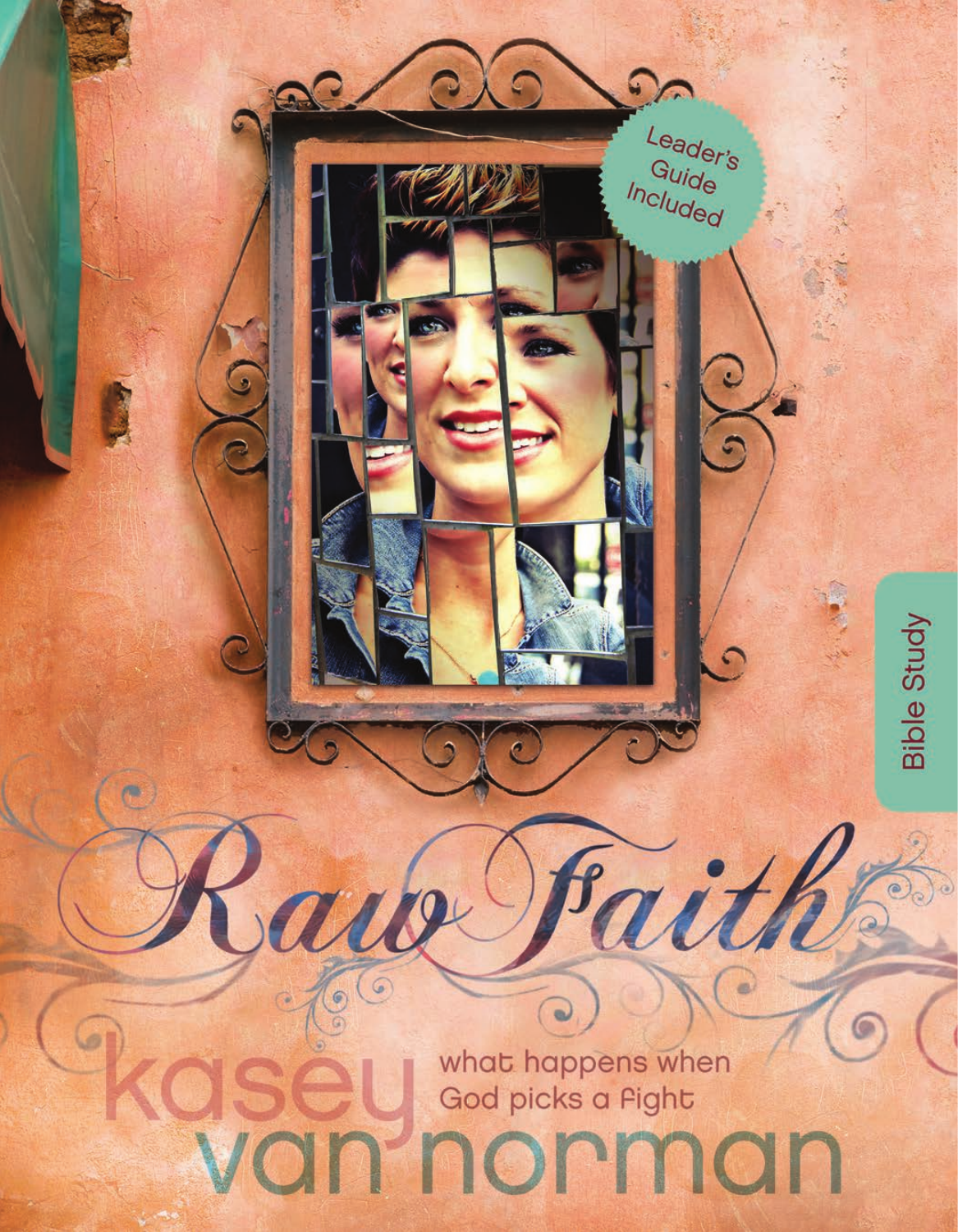Raw Faith Bible Study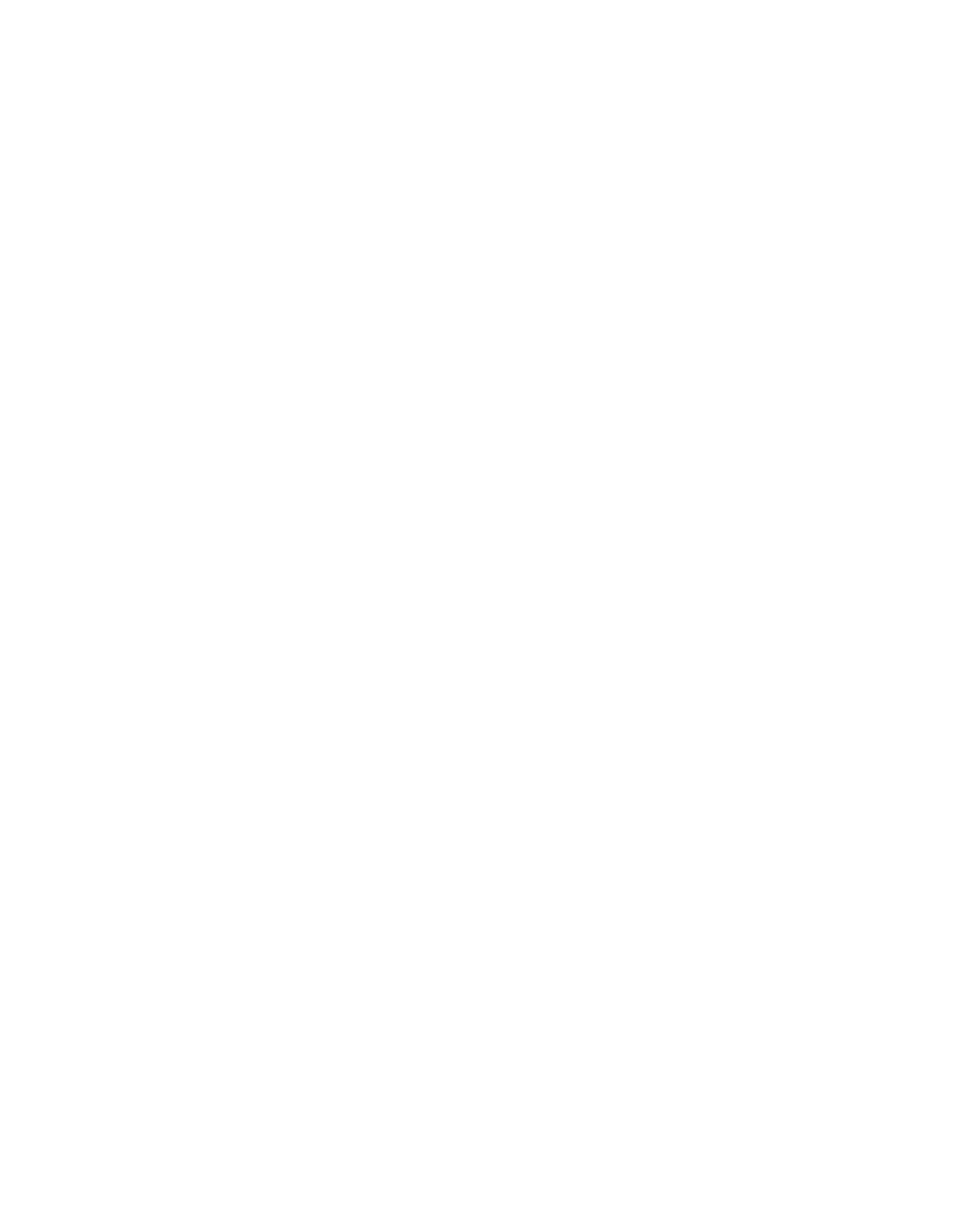# **OSEU** God picks a Fight what happens when<br>God picks a Fight

Ġ

 $\sqrt{2}$ 

 $\sigma$ 

Bible Study

Bible Study

Leader's<br>Guide<br>Included

ö



Tyndale House Publishers, Inc. Carol Stream, Illinois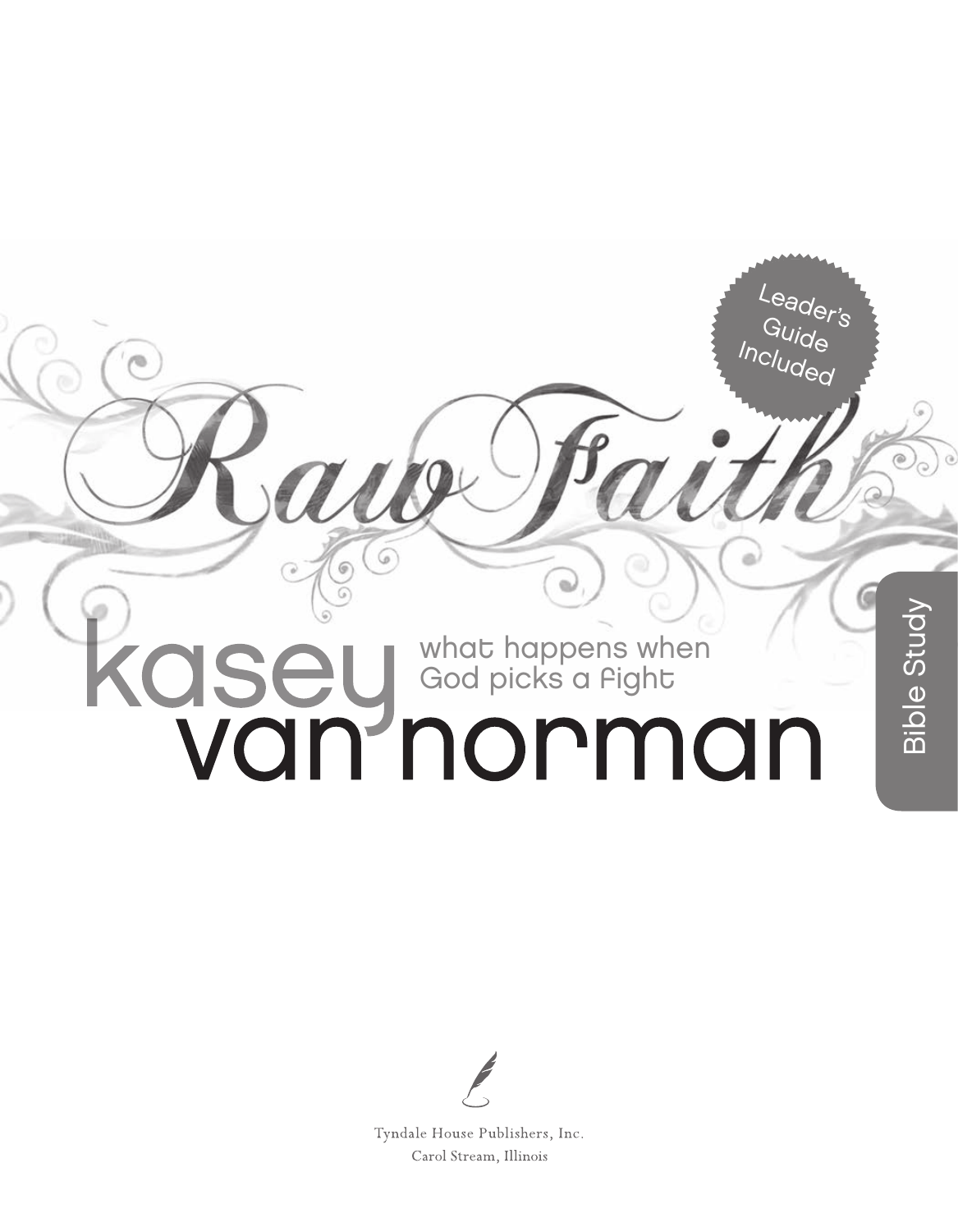Visit Tyndale online at www.tyndale.com.

Visit Kasey Van Norman's website at www.kaseyvannorman.com.

*TYNDALE* and Tyndale's quill logo are registered trademarks of Tyndale House Publishers, Inc.

*Raw Faith Bible Study: What Happens When God Picks a Fight*

Copyright © 2014 by Kasey Van Norman. All rights reserved.

Cover photo taken by Leann Francis 2012. Used by permission.

Cover photo of rustic frame copyright © ML Harris/Getty Images. All rights reserved.

Author photo taken by Shauna Maness Photography, Copyright © 2013. All rights reserved.

Designed by Jacqueline L. Nuñez

Edited by Stephanie Rische

Published in association with literary agent Jenni Burke of D. C. Jacobson and Associates, an author management company, www.DCJacobson.com.

Unless otherwise indicated, all Scripture quotations are taken from the *Holy Bible*, New Living Translation, copyright © 1996, 2004, 2007, 2013 by Tyndale House Foundation. Used by permission of Tyndale House Publishers, Inc., Carol Stream, Illinois 60188. All rights reserved.

Scripture quotations marked NIV are taken from the Holy Bible, *New International Version*, ® *NIV*. ® Copyright © 1973, 1978, 1984, 2011 by Biblica, Inc.™ Used by permission of Zondervan. All rights reserved worldwide. www .zondervan.com. (Some quotations may be from the previous edition of the NIV, copyright © 1984.)

Scripture quotations marked ESV are taken from *The Holy Bible*, English Standard Version® (ESV®), copyright © 2001 by Crossway, a publishing ministry of Good News Publishers. Used by permission. All rights reserved.

Printed in the United States of America

ISBN 978-1-4143-6479-7

20 19 18 17 16 15 14 7 6 5 4 3 2 1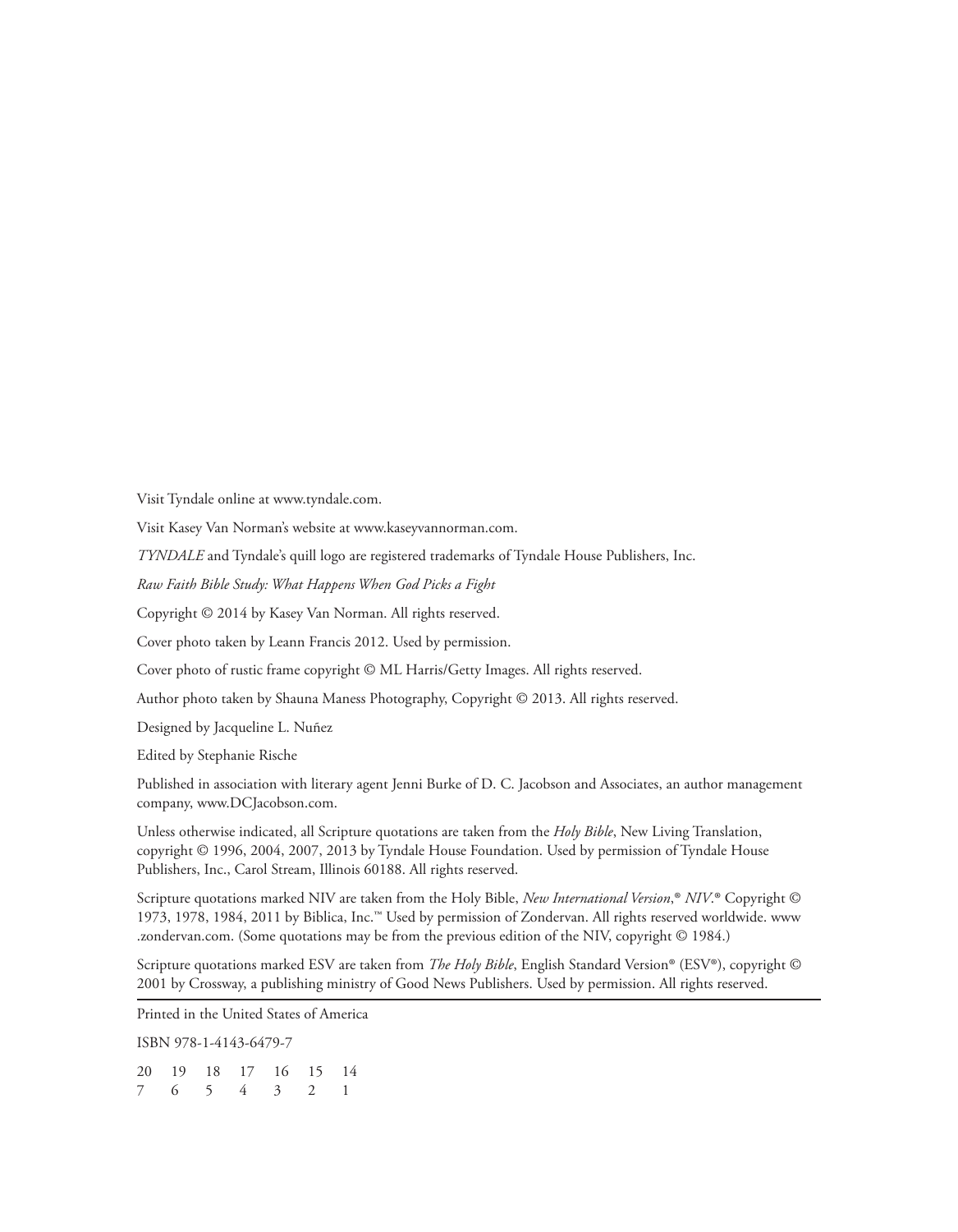### **Contents**

 [Before You Get Started](#page-7-0) vii [How to Use This Study](#page-9-0) ix

Week / [A Raw Look at Faith](#page-13-0) 1

Week 2 What Do You Really Believe? 31

 $\text{Weak } \mathcal{J}$  Frustrated with Faith 61

Week 4 Prayers of Desperation 89

 $\mathcal{W}\acute{eek}$   $\tilde{\mathcal{I}}$  The Storms of Faith 115

Week 6 The Raw Faith of Ruth 141

 Leader's Guide 167 Recommended Resources for Leaders <sup>169</sup> Group Tips <sup>171</sup> Leader Tips <sup>175</sup> About the Author <sup>179</sup>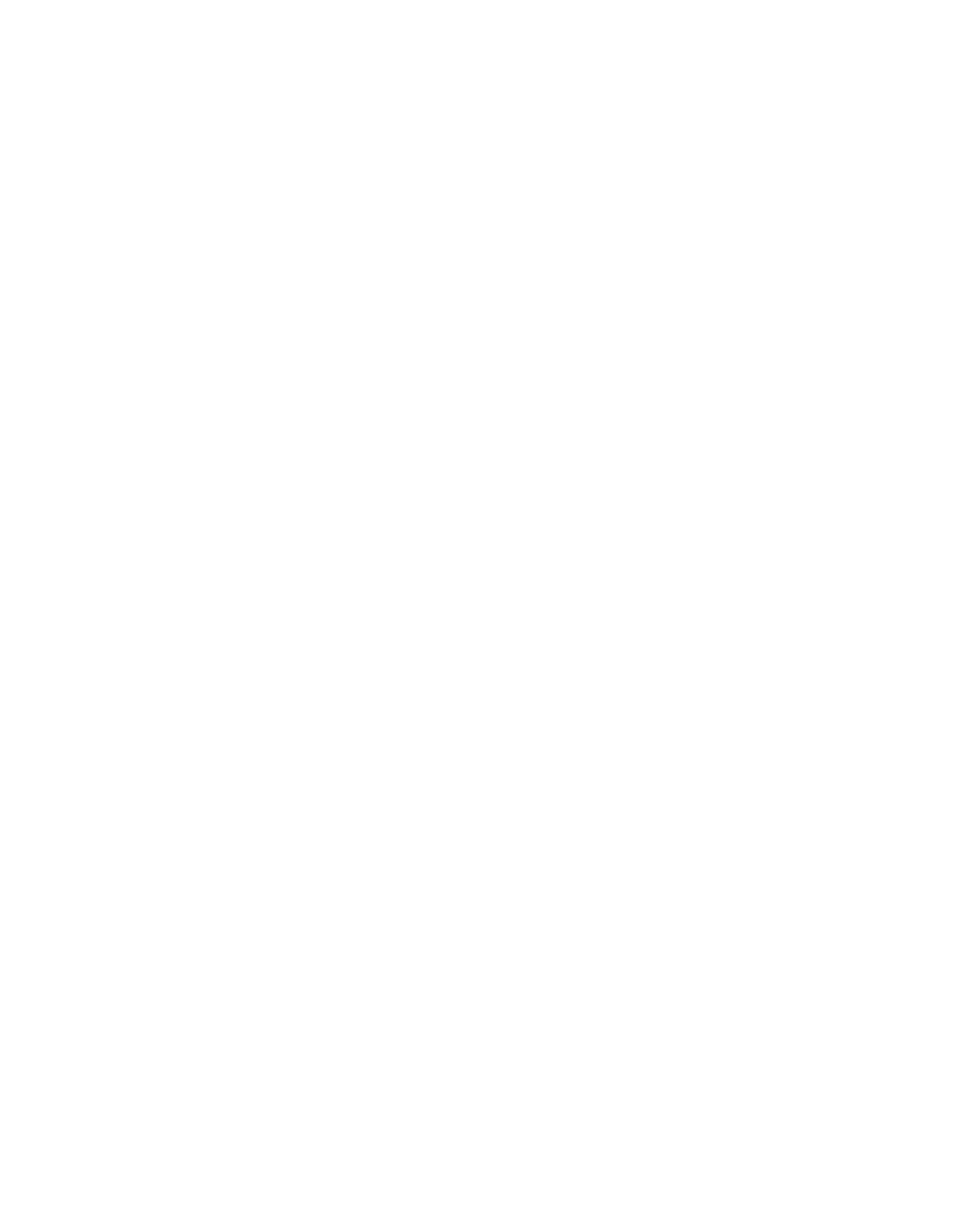### <span id="page-7-0"></span>Before You Get Started

I'm not sure what your perspective is on God right now, but I'd like to assure you: he's a lot bigger than any of us even imagine him to be.

I'm not sure why you're doing this study—whether your friend talked you into it or you feel guilty about your lack of Bible reading or you're looking for something to kick-start you out of the spiritually dry place you've been in. Whatever the case, I believe we're ultimately here for the same reason: God wants to draw us closer to him and teach us something about faith over the next six weeks.

So here we are. You and me—complete and utter screwups, despite our best efforts otherwise. We're trying to be faithful even when we're unsure of our faith. Trying to be steady even when we're drowning in uncertainty. Trying to live well, even when we feel like giving up.

Where are you right now, dear reader? What if the past 365 days were a miniature lifetime, set apart for you to examine yourself? Have you lived well? Have you kept the faith? Have you run the race?

Wherever you find yourself on this journey of faith, you aren't where you need to be. Neither am I. In fact, none of us are. I'm here on this journey with you—not because it's easy or fun, but out of my desire to obey God.

My prayer is that by the end of this study, God will have transformed our hearts. I pray that we'll be unwilling to settle for anything less than complete and total transformation and that we will engage the very depths of our souls—the places that have been squashed by life and damaged beyond recognition. I pray that we will allow God's light to break the silence and darkness of the trenches we crawl into when we don't want the world to see how broken and foolish and messed up we truly are.

Sometimes truth burns like a fire, but that pain is the good kind, the productive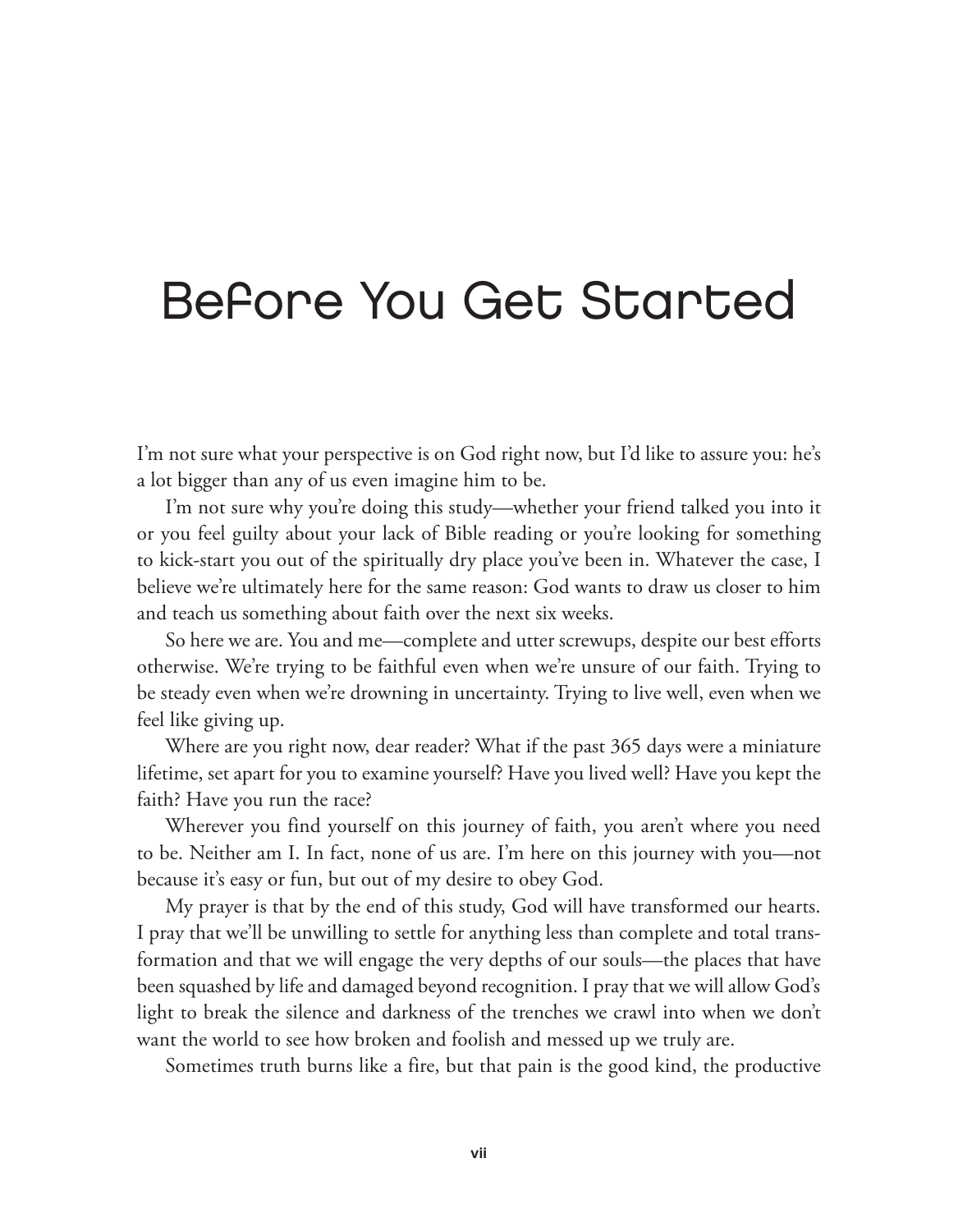kind. When it comes to faith, the truth will no doubt cause us mighty discomfort as the flesh and muscle and bone of our hearts are laid bare before his glory. But it's actually a good thing when the raw places of who we think we are and what we think we know about our Creator are torn to shreds. Because only then can we see that his truth is the one ointment that can truly heal us.

May we be willing to empty everything before him over these next several weeks our illnesses, our betrayals, our unforgiving hearts, our addictions, our depression, our insecurity, our pride, our money, our complacency, our damage, our stupidity, our brokenness, our small-mindedness. As we ponder faith in its purest, most organic, most vulnerable form, may his very Word come alive before our eyes.

And by the end of this season of study, may we raise our voices in victory, seeing that in his mercy, God is opening a new year, a new time, a new way of existing. May we desire Christ in all things—in the wounding and in the healing. May we triumph with hearts that renounce Satan's power and fight with a faith that goes beyond words, beyond comprehension.

Welcome to raw faith.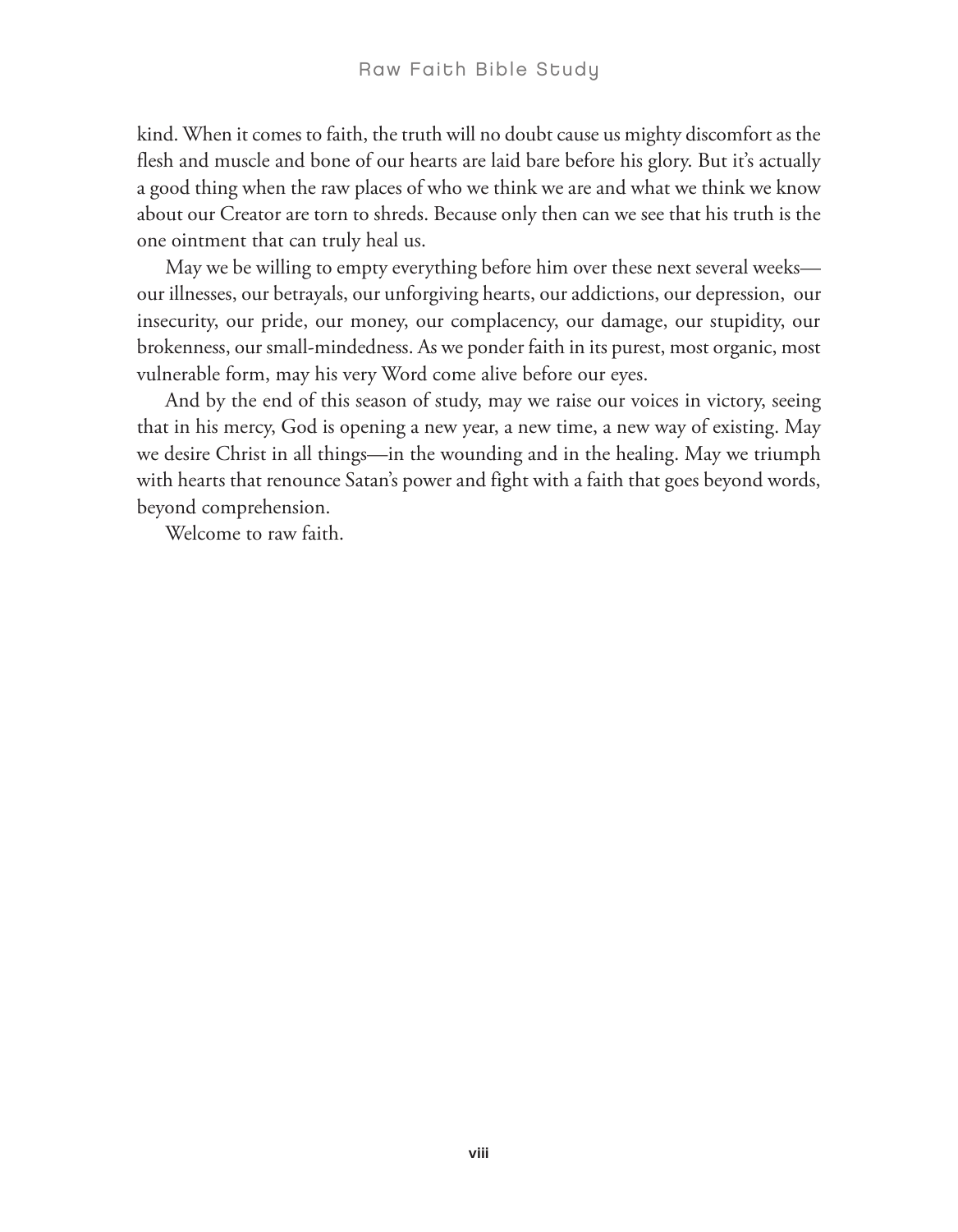### <span id="page-9-0"></span>How to Use This Study

There is not one moment in our lives that takes place without first passing through the fingertips of our almighty Creator, and these moments you'll spend in Bible study are no different. I believe that, despite my own shortcomings and yours as well, the God of the universe has divinely appointed these weeks of study to change us, grow us, and water the dry, cracked soil of our faith. I beg you not to take this moment lightly. One day you and I will stand before God and answer to him for how we handled his Word. So let's make this moment in time count!

Whether you're doing this study as an individual on your lunch break or going through it alongside fellow faith diggers in a small group or studying it with a large class, these pages have been written with you in mind.

Before you begin, here are a few tools I'd like to make sure you have so you can get the most out of this study.

#### Raw Faith Leader's Guide

I'm always saying to myself, *Keep it simple, stupid*. So in honor of such grand words of wisdom (ha!), I've included the leader's guide for this study in the back of this book. If you complete this study in the context of a group, I recommend that you designate a leader, as this tends to keep the chaos to a minimum. Having held the role of small group leader before (with all the grace of a bull in a china closet), I know the comfort of having a warm blanket in the form of a leader's guide to cling to on lonely, dark nights.

If you are the lucky one nominated as leader, be sure to use the section at the back of this study to your full advantage. I've included notes about what to expect from this experience, pointers for leaders, group tips, and scheduling options.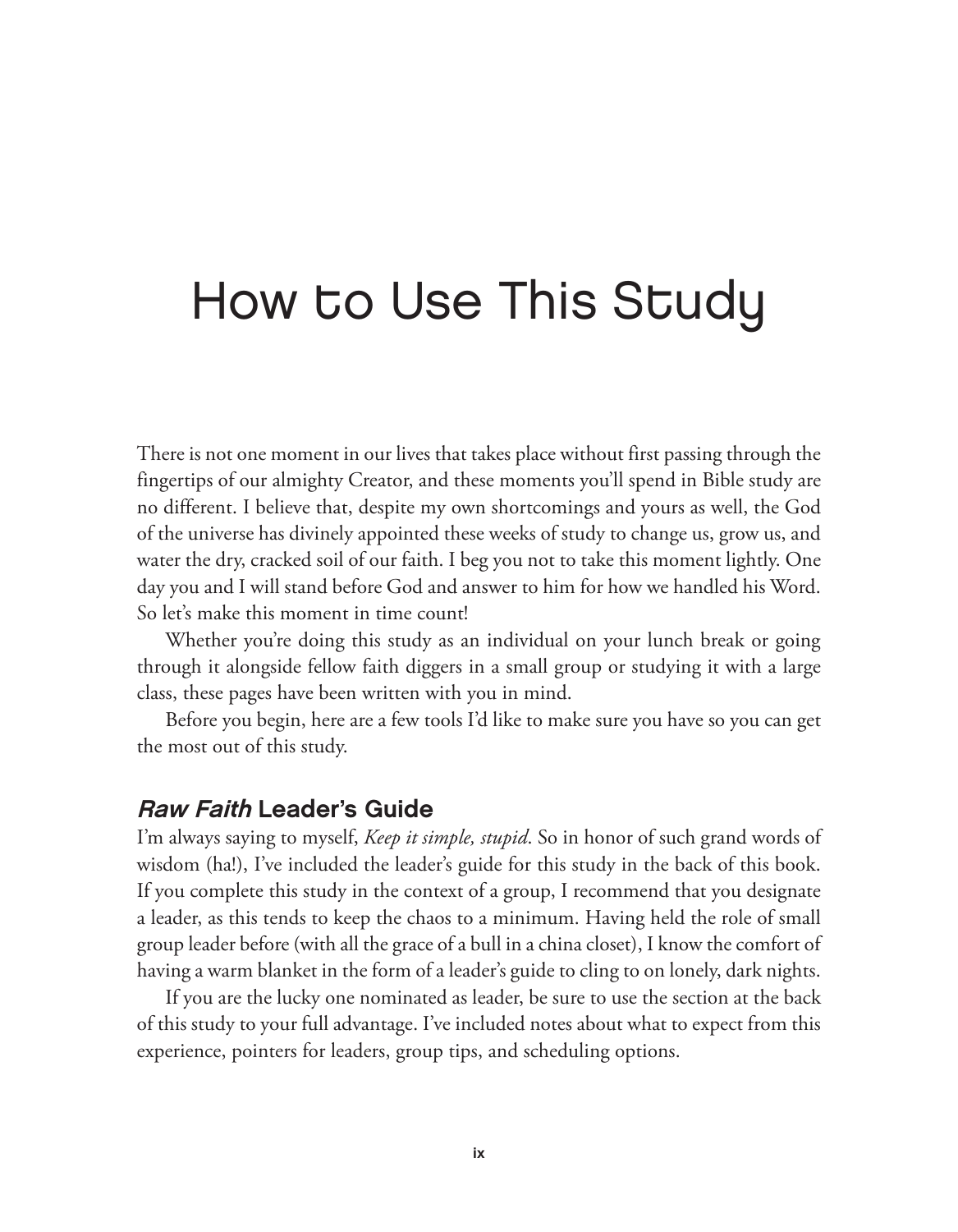#### Discussion/Reflection Questions

Note that I've included questions at the end of each week of this study. These questions are designed for either personal reflection or group discussion time. They can help you review what you've learned, clarify key truths, and give you some thoughts to ponder in the week ahead.

#### Raw Faith (The Book)

What's a cupcake without icing? Only half as good, if you ask me! If this Bible study is the cupcake, then the book is the icing (or perhaps it's the other way around, depending on who you ask). While this study can be used alone, it will be a fuller experience for you if you read them together. While the content is different, the themes overlap and are meant to be used in conjunction.

If you are serious about digging into real faith, I encourage you to work through this study alongside the book *Raw Faith*. In it I tell my personal story of finding out I had cancer, being faced with what faith really means in difficult times, and uncovering both my doubts about God and a deeper love for him. It was a season when everything I thought I knew about God, faith, others, and myself was squashed by chemotherapy, loneliness, and depression. But it was also the season God ultimately used to change the course of my life and my faith.

#### Other Resources

#### A Bible (duh!)

While my story might be captivating enough to change your mind, it will never have the power to change your heart. God's Word is the only tool that can even come close to making real, lasting, eternal changes where it matters—in your heart! I encourage you to never leave home without your Bible. And certainly don't start this study without one.

#### A journal and a pen

You'll need a pen to jot down your answers to the questions in this study. If you tend to write long answers or if you want to record your reflections in a more permanent place, you may want to keep a journal handy as well.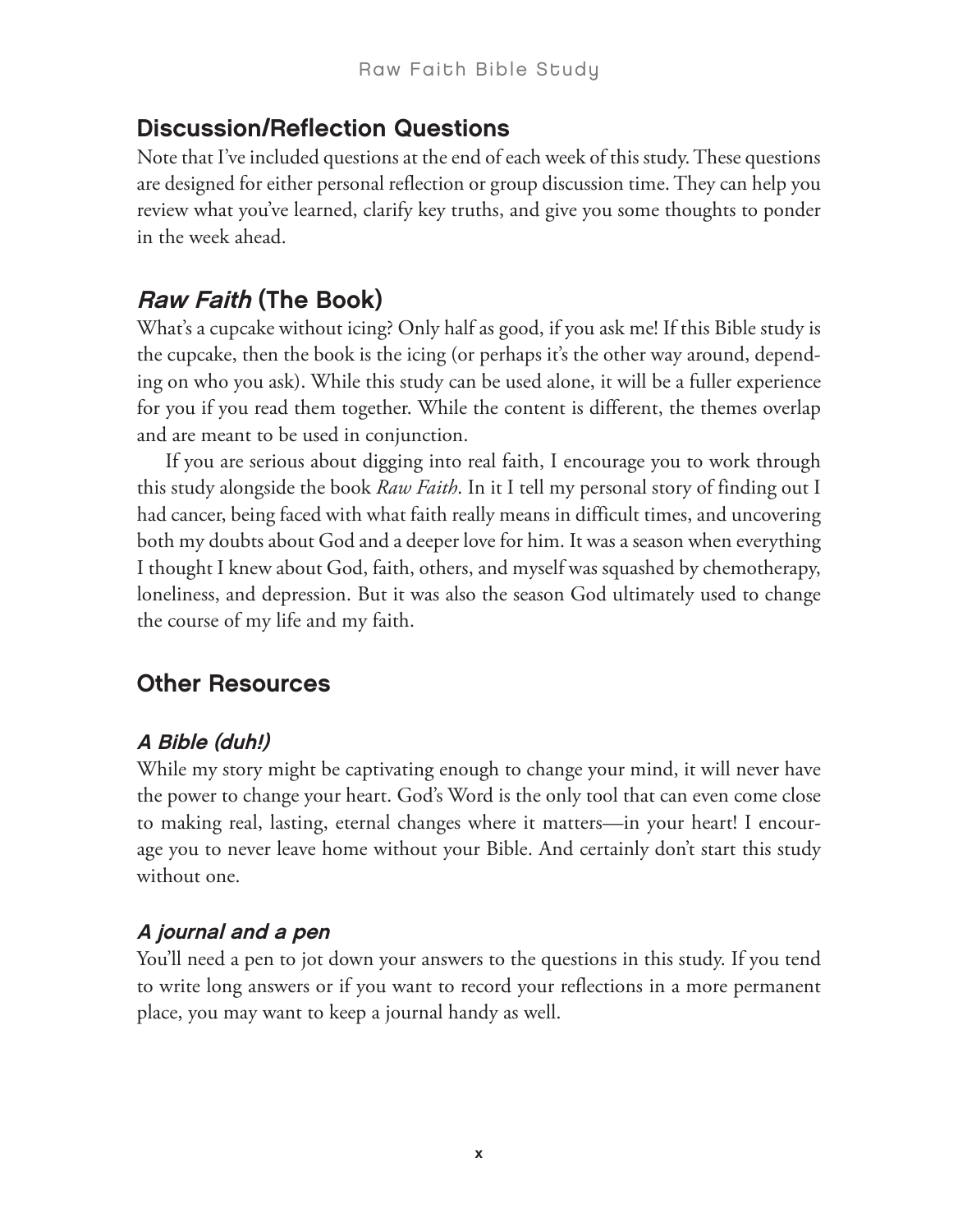#### Note cards

You might want to get some note cards too—one of my personal favorite tools. This may sound simple and old school, but I find note cards work well for Scripture memorization. I encourage you to write down Scriptures that speak to you and bits of truth that jump off the page—you know, the ones that stick to your skin in a good way. Display these note cards on your fridge, on your dashboard, or on your mirror. Hey, I even have some taped to my shower door!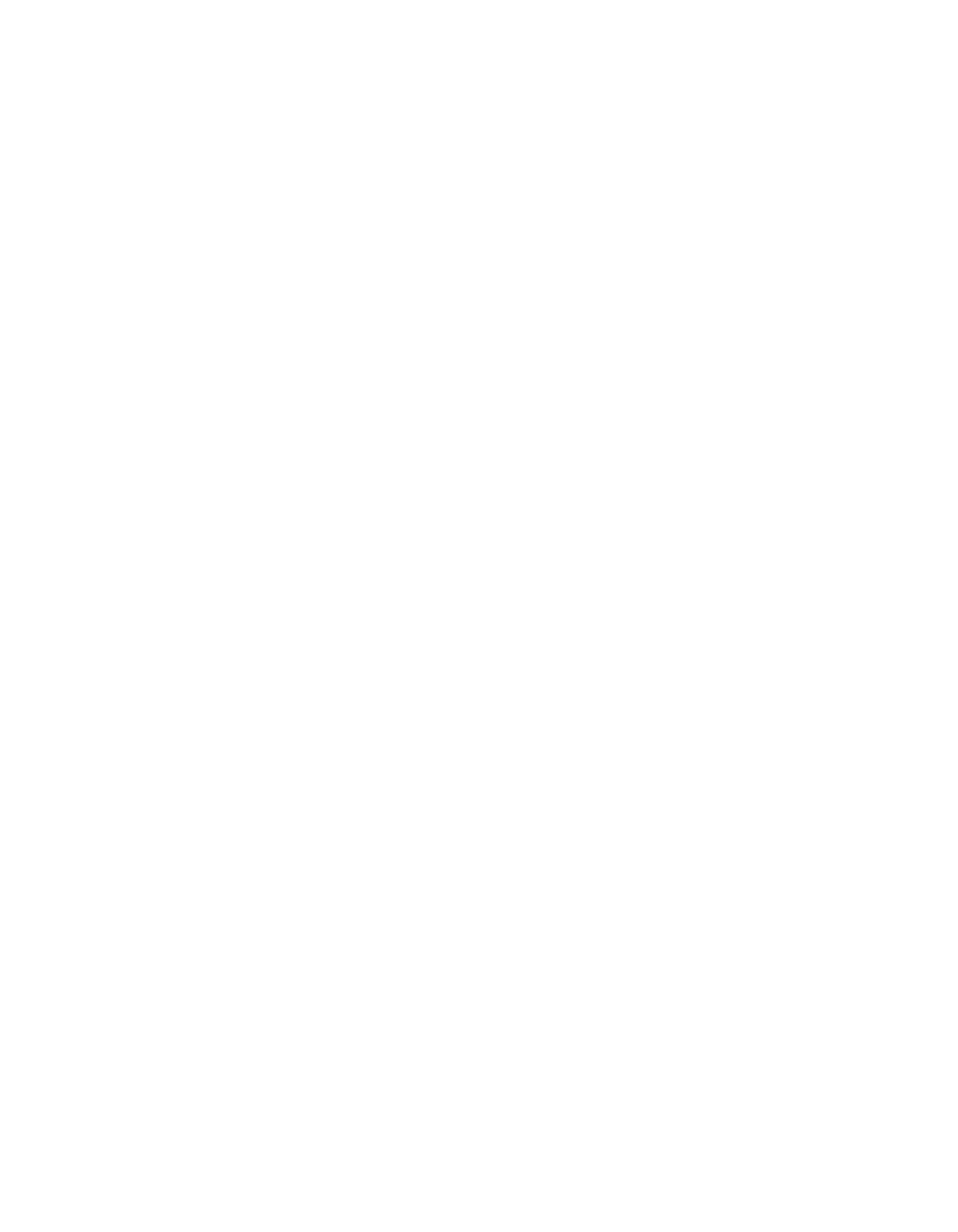Week 1

### <span id="page-13-0"></span>A Raw Look at Faith

For most of my life, *faith* has been a word I kicked around when I couldn't really think of anything better to say.

"Why do you believe in God, Kasey?"

My response: "Well, because I have faith, of course."

"Kasey, what makes you sure you will get to heaven?"

My response: "My faith, of course."

Someone could have just as easily asked me, "Hey, Kasey, do you believe in rainbow-colored unicorns that shoot fairy dust from their backsides?" Because at that point, faith was just as far fetched and unrealistic as the notion of pixie-dust-snorting unicorns.

I knew the classic verse about faith in Hebrews 11:1: "Faith is being sure of what we hope for and certain of what we do not see" (niv). But although I accepted it in theory, I never really dug deep and figured out what that would look like if I put it into practice in my own life.

What about you, my brave companion? Are you embracing a shallow, "safe" version of faith? Do you want to live out the full, abundant faith God has in mind for you?

Describe what comes to mind when you hear the word faith.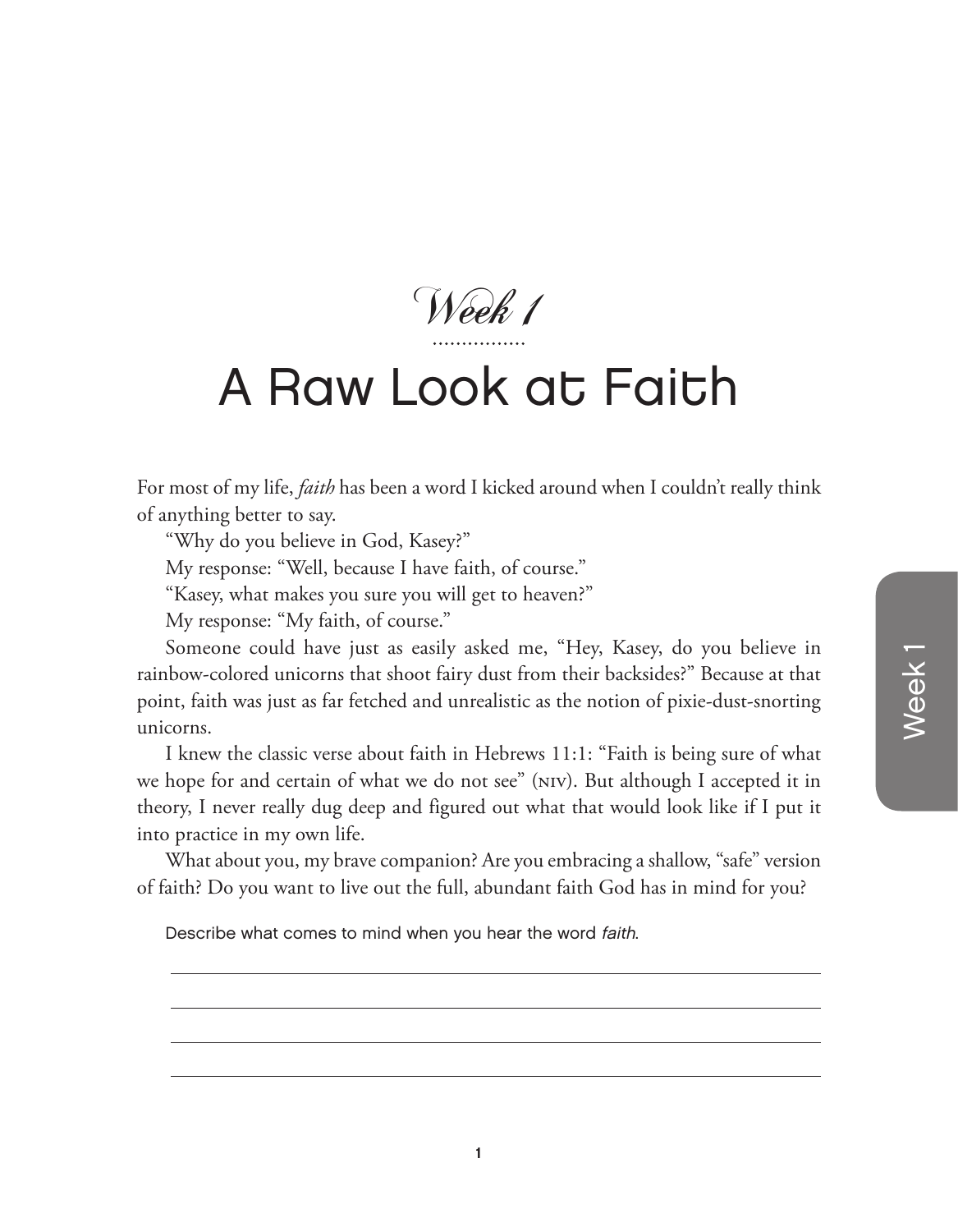Why are you joining me on this crazy adventure toward raw faith?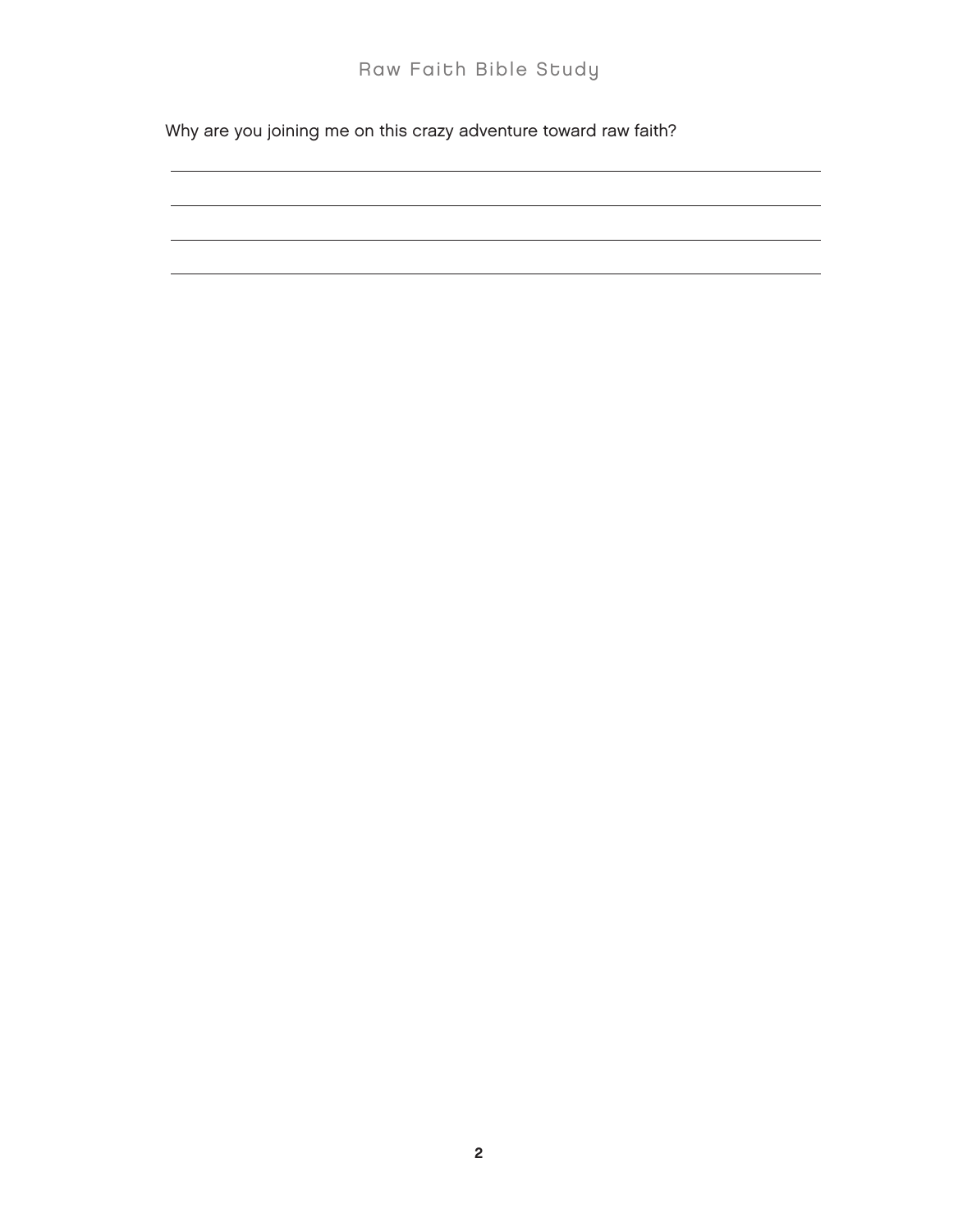# Day 1

Both Christians and non-Christians can have a defective view of what the Christian life really is and what faith has to do with it. There are plenty of voices out there whispering lies to us about faith: the world, Satan, other people, and our own feelings. But God is an expert at blowing away the fog of confusion around us to show us who he really is and what his calling is for our lives.

Hebrews 11 is one of the clearest passages to help us brush away the cobwebs and get a sense of what real, authentic faith looks like. Let's take a look at Hebrews 11:29-38.

It was by faith that the people of Israel went right through the Red Sea as though they were on dry ground. But when the Egyptians tried to follow, they were all drowned.

It was by faith that the people of Israel marched around Jericho for seven days, and the walls came crashing down.

It was by faith that Rahab the prostitute was not destroyed with the people in her city who refused to obey God. For she had given a friendly welcome to the spies.

How much more do I need to say? It would take too long to recount the stories of the faith of Gideon, Barak, Samson, Jephthah, David, Samuel, and all the prophets. By faith these people overthrew kingdoms, ruled with justice, and received what God had promised them. They shut the mouths of lions, quenched the flames of fire, and escaped death by the edge of the sword. Their weakness was turned to strength. They became strong in battle and put whole armies to flight. Women received their loved ones back again from death.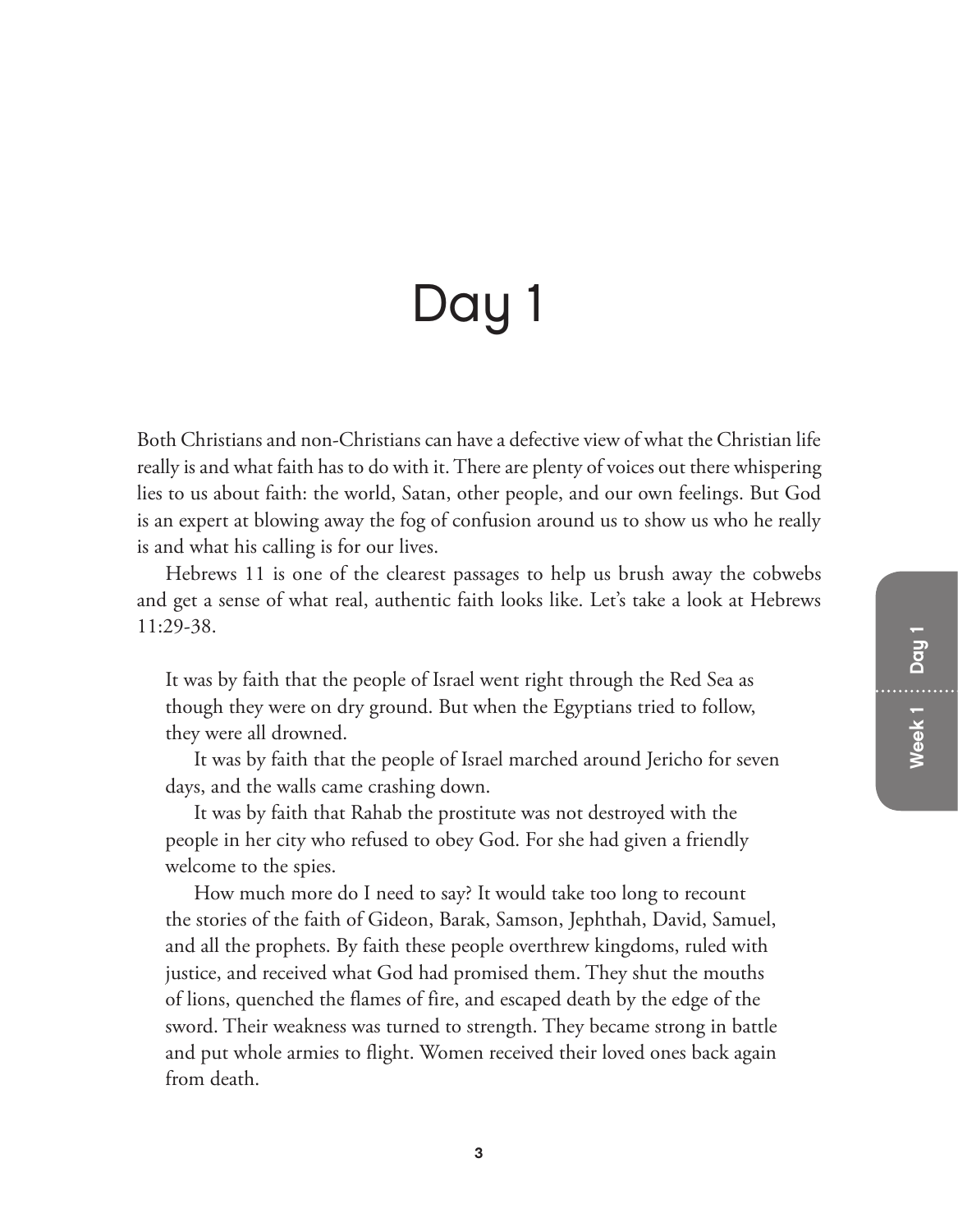But others were tortured, refusing to turn from God in order to be set free. They placed their hope in a better life after the resurrection. Some were jeered at, and their backs were cut open with whips. Others were chained in prisons. Some died by stoning, some were sawed in half, and others were killed with the sword. Some went about wearing skins of sheep and goats, destitute and oppressed and mistreated. They were too good for this world, wandering over deserts and mountains, hiding in caves and holes in the ground.

What miracles or unexplainable experiences take place in this passage?

What circumstances do the people in these verses experience? How would you describe the faith of the people in this passage? What did these people place their hope in during tough times? What were these people of faith too good for?

For the men and women listed in Hebrews 11, life surely didn't turn out the way they'd expected. When children of God are permitted to experience suffering, rejection, and mistreatment, when children of God end up destitute and afflicted, we have trouble understanding what's happening. We think blessing follows faith, but blessing doesn't always look the way we think it will.

When faithful people suffer, God is ultimately giving a gift to the world. He is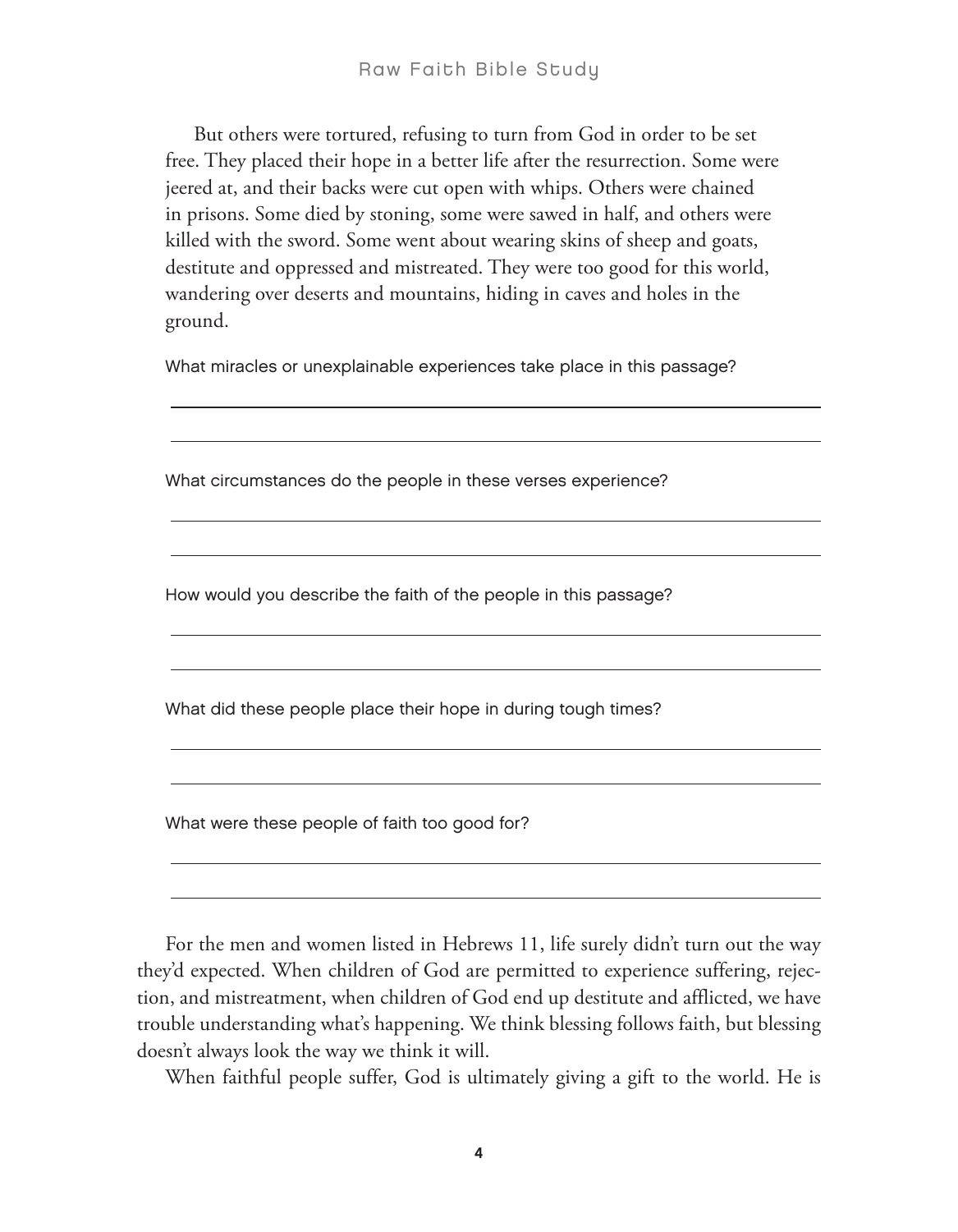spreading his love and grace to the world through those who suffer and even die while clinging to the unshakable belief that the Lord is better than life itself.

Once upon a time, my aim was to live as comfortable a life as possible—to survive the brutal blows this world hands out with as little damage as possible and then move on. My goal was to wade in the shallow pool of contentment—go to church, have a loving husband and healthy children, get a house with a white picket fence and maybe a small dog, and above all to never venture far outside my religious box in my Southern Baptist small town, complete with sweet tea and steeples. I didn't want to look under the covers or ask questions that would stop preachers in their tracks or do anything to make waves.

But God wanted me to look closer. He invited me to dig deeper. With a single phone call and a dreaded diagnosis, I no longer had the option of shallow faith.

There's good news, though: it doesn't have to take a crisis for us to start embracing authentic faith. You can start living it today!

What is compelling to you about digging in and experiencing a deeper level of faith?

As you think about your life right now, what is holding you back from raw faith?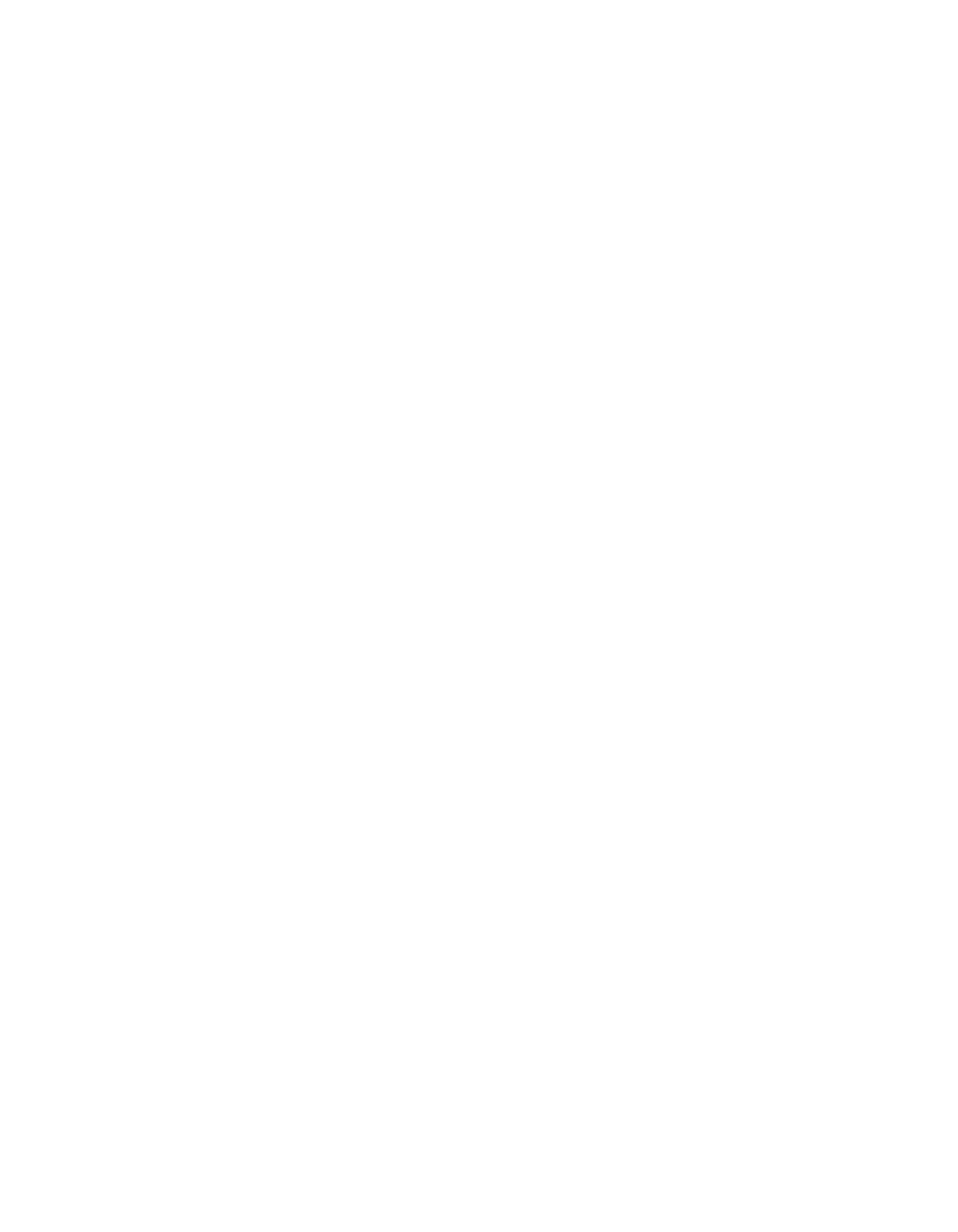## Day 2

During the two agonizing years I battled cancer, I experienced sides of God I never would have imagined. I saw him as my Provider, giving me the strength I needed to make it through each day. I saw him as my Father, gently caring for me when I was in pain. I saw him as my Friend, always near me when I was afraid and lonely. I saw him as my Redeemer, bringing good out of the worst circumstances. I saw him as the Lover of my soul—someone who loved me unconditionally, even when I had nothing to bring to the relationship. But I also experienced an aspect of God's character I'd never encountered before: God as a fighter.

And when I talk about God as a fighter, I'm not referring to God as one who fights for us, although he certainly does. In this case, I'm thinking more along the lines of a big guy in a boxing ring, a tough cage fighter, someone who lands a sucker punch in your gut out of nowhere.

Think of *that* guy. Are you ticked off yet? Good.

It may strike you as sacrilegious to talk about God as a fight picker—someone waiting to pounce when you least expect it. We've been taught that God is love and that he is a good Father—and he is all those things. But Scripture also makes it clear that sometimes God uses drastic measures to get our attention. In fact, some of God's greatest acts of love for us come through pain. Like a parent taking the training wheels off a child's bike or letting him fight his own battles, God knows that sometimes the most loving thing he can do is to let us fall down and get hurt.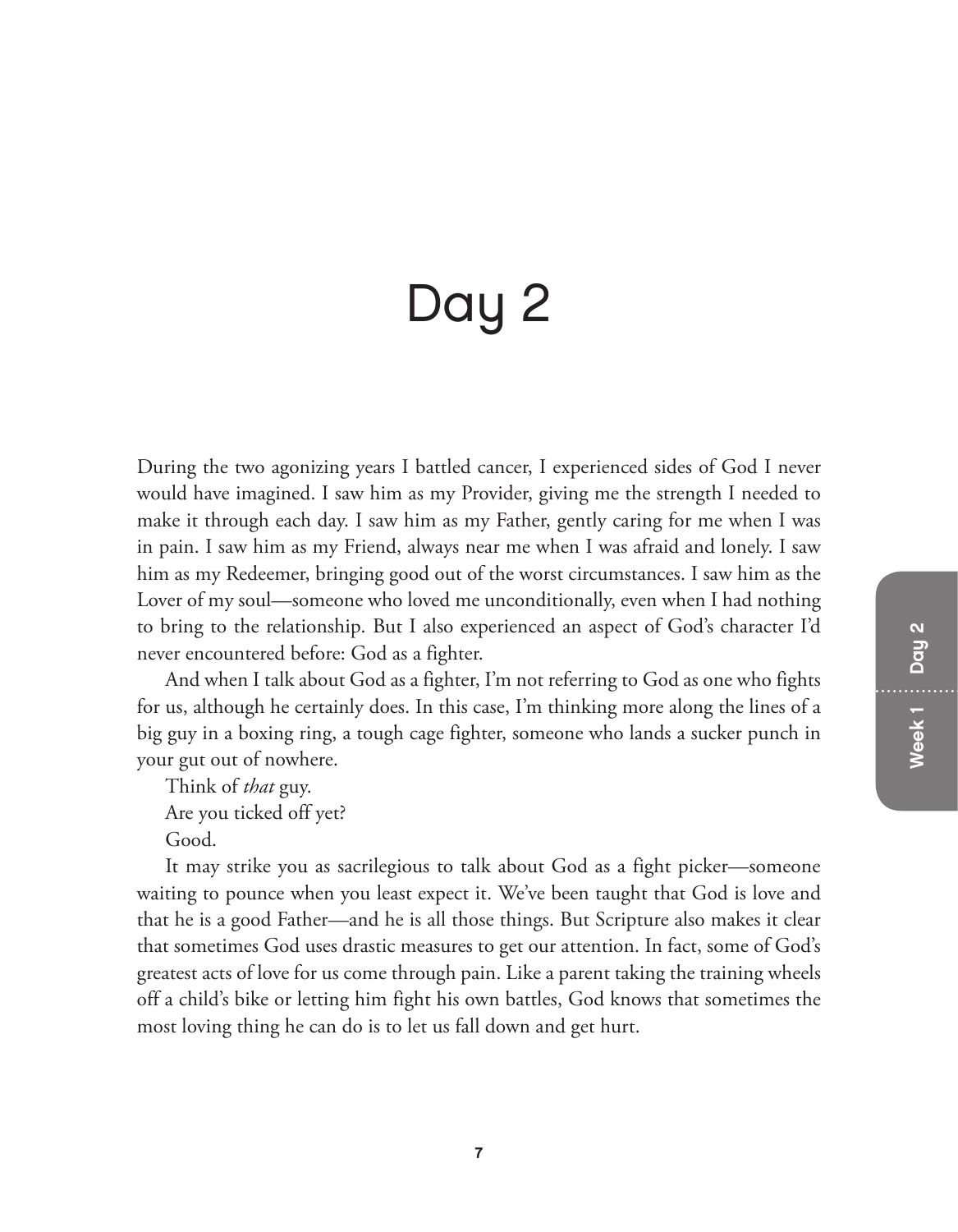Read the following passages and then write down what strikes you about God's role in each passage.

Oh, why give light to those in misery, and life to those who are bitter? They long for death, and it won't come. They search for death more eagerly than for hidden treasure. They're filled with joy when they finally die, and rejoice when they find the grave. Why is life given to those with no future, those God has surrounded with difficulties? I cannot eat for sighing; my groans pour out like water. What I always feared has happened to me. What I dreaded has come true. I have no peace, no quietness. I have no rest; only trouble comes. Job 3:20-26

O LORD, how long will you forget me? Forever? How long will you look the other way? How long must I struggle with anguish in my soul, with sorrow in my heart every day? How long will my enemy have the upper hand? Psalm 13:1-2

Without mercy the Lord has destroyed every home in Israel. In his anger he has broken down the fortress walls of beautiful Jerusalem.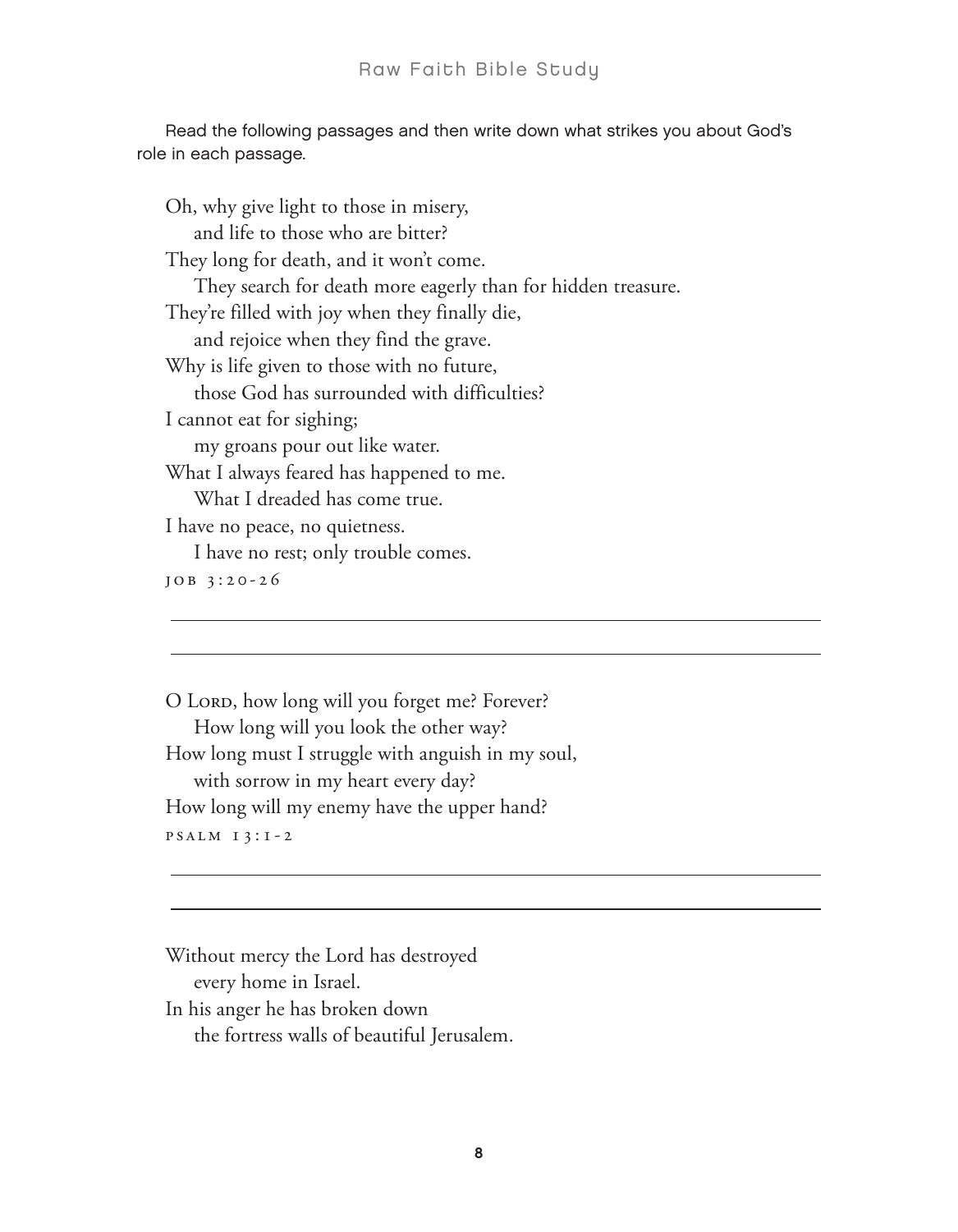He has brought them to the ground, dishonoring the kingdom and its rulers.

All the strength of Israel vanishes beneath his fierce anger. The Lord has withdrawn his protection as the enemy attacks. He consumes the whole land of Israel like a raging fire.

He bends his bow against his people, as though he were their enemy. His strength is used against them to kill their finest youth. His fury is poured out like fire on beautiful Jerusalem.

Yes, the Lord has vanquished Israel like an enemy.

He has destroyed her palaces and demolished her fortresses.

He has brought unending sorrow and tears upon beautiful Jerusalem.

He has broken down his Temple as though it were merely a garden shelter. The Lorp has blotted out all memory of the holy festivals and Sabbath days. Kings and priests fall together before his fierce anger. LAMENTATIONS 2:2-6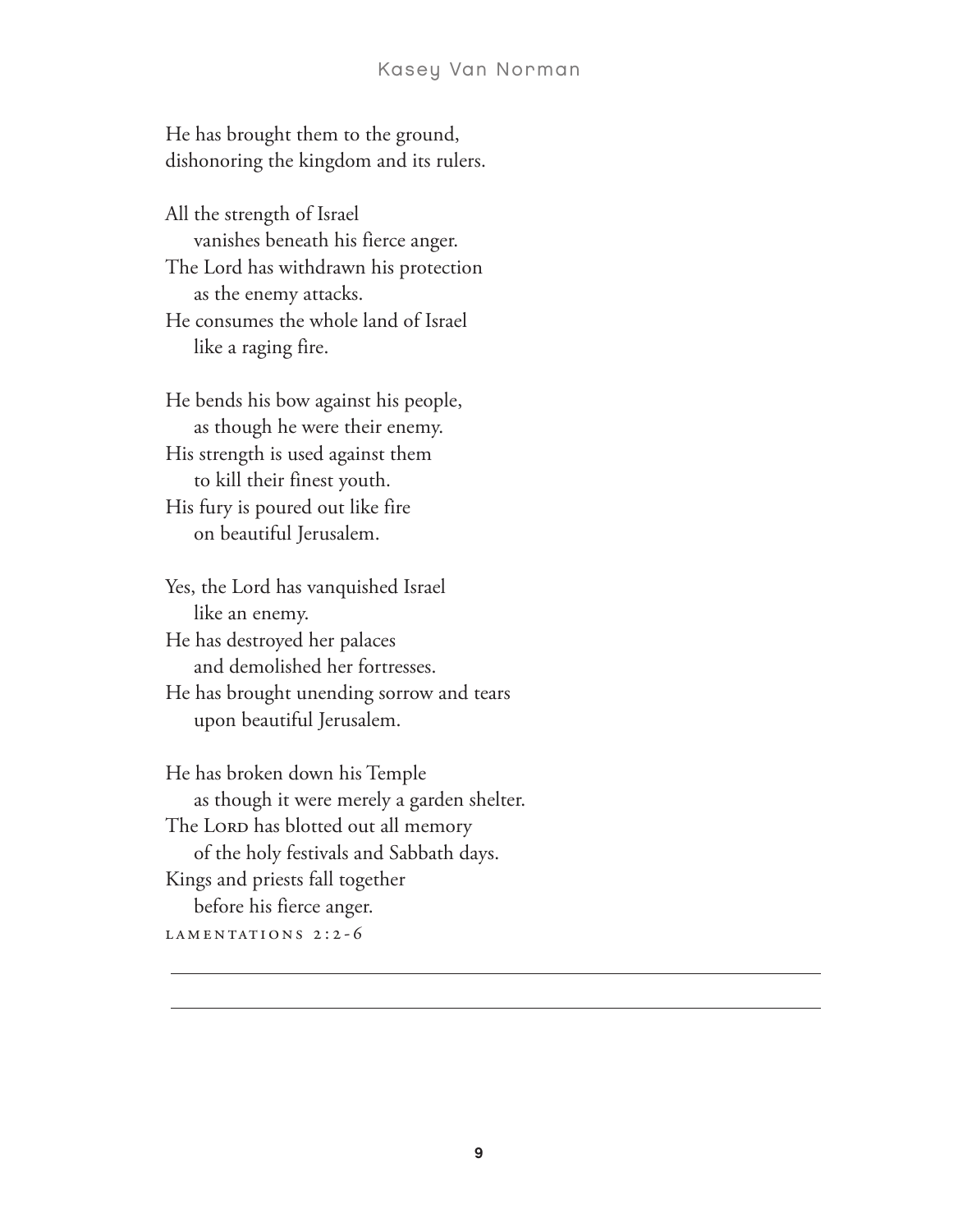Jesus said to his disciples, "If any of you wants to be my follower, you must turn from your selfish ways, take up your cross, and follow me. If you try to hang on to your life, you will lose it. But if you give up your life for my sake, you will save it."

 $MATTHEW$   $16:24-25$ 

We think you ought to know, dear brothers and sisters, about the trouble we went through in the province of Asia. We were crushed and overwhelmed beyond our ability to endure, and we thought we would never live through it. In fact, we expected to die. But as a result, we stopped relying on ourselves and learned to rely only on God, who raises the dead.

2 Corinthians 1:8-9

To me, living means living for Christ, and dying is even better. Phili pp ians 1:21

Dear brothers and sisters, when troubles of any kind come your way, consider it an opportunity for great joy. For you know that when your faith is tested, your endurance has a chance to grow. So let it grow, for when your endurance is fully developed, you will be perfect and complete, needing nothing. James 1:2-4

This list only skims the surface of people in the Bible who got "beat up" and experienced suffering of some kind. In fact, if Scripture is any indication, suffering isn't the exception for believers; it seems to be the default. There's a long line of faithful followers of Christ who have gone before us and have the black eyes, broken bones, and bloody noses to show for it.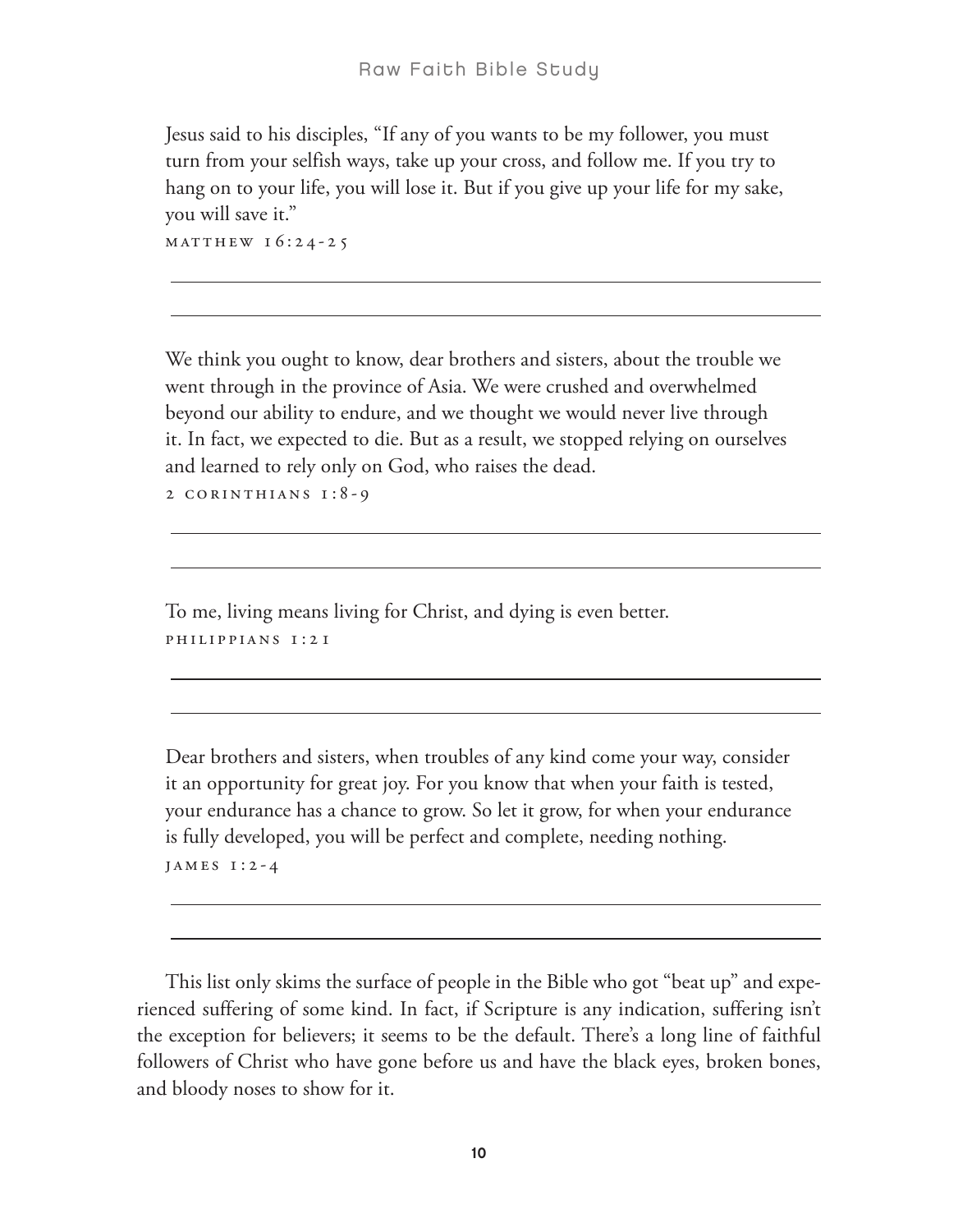You probably won't like my saying this, but the truth is, God can be a bit of a bully. Now, he's not like your average school bully who gives you a wedgie and dunks your head in the toilet just for the sake of proving his power. God isn't like that. He does pick fights sometimes, but his motivation in doing so is always love.

From our limited human vantage point, we can't see the big picture, so what he's doing may not seem like love. But in the end, his love always shines through. Always.

Tell about a time you felt you were "sucker punched" by God. What happened? How did you respond to God in that moment?

Read Genesis 32:22-32 for the account of Jacob's spiritual wrestling match.

During the night Jacob got up and took his two wives, his two servant wives, and his eleven sons and crossed the Jabbok River with them. After taking them to the other side, he sent over all his possessions.

This left Jacob all alone in the camp, and a man came and wrestled with him until the dawn began to break. When the man saw that he would not win the match, he touched Jacob's hip and wrenched it out of its socket. Then the man said, "Let me go, for the dawn is breaking!"

But Jacob said, "I will not let you go unless you bless me."

"What is your name?" the man asked.

He replied, "Jacob."

"Your name will no longer be Jacob," the man told him. "From now on you will be called Israel, because you have fought with God and with men and have won."

"Please tell me your name," Jacob said.

"Why do you want to know my name?" the man replied. Then he blessed Jacob there.

Jacob named the place Peniel (which means "face of God"), for he said, "I have seen God face to face, yet my life has been spared." The sun was rising as Jacob left Peniel, and he was limping because of the injury to his hip. (Even today the people of Israel don't eat the tendon near the hip socket because of what happened that night when the man strained the tendon of Jacob's hip.)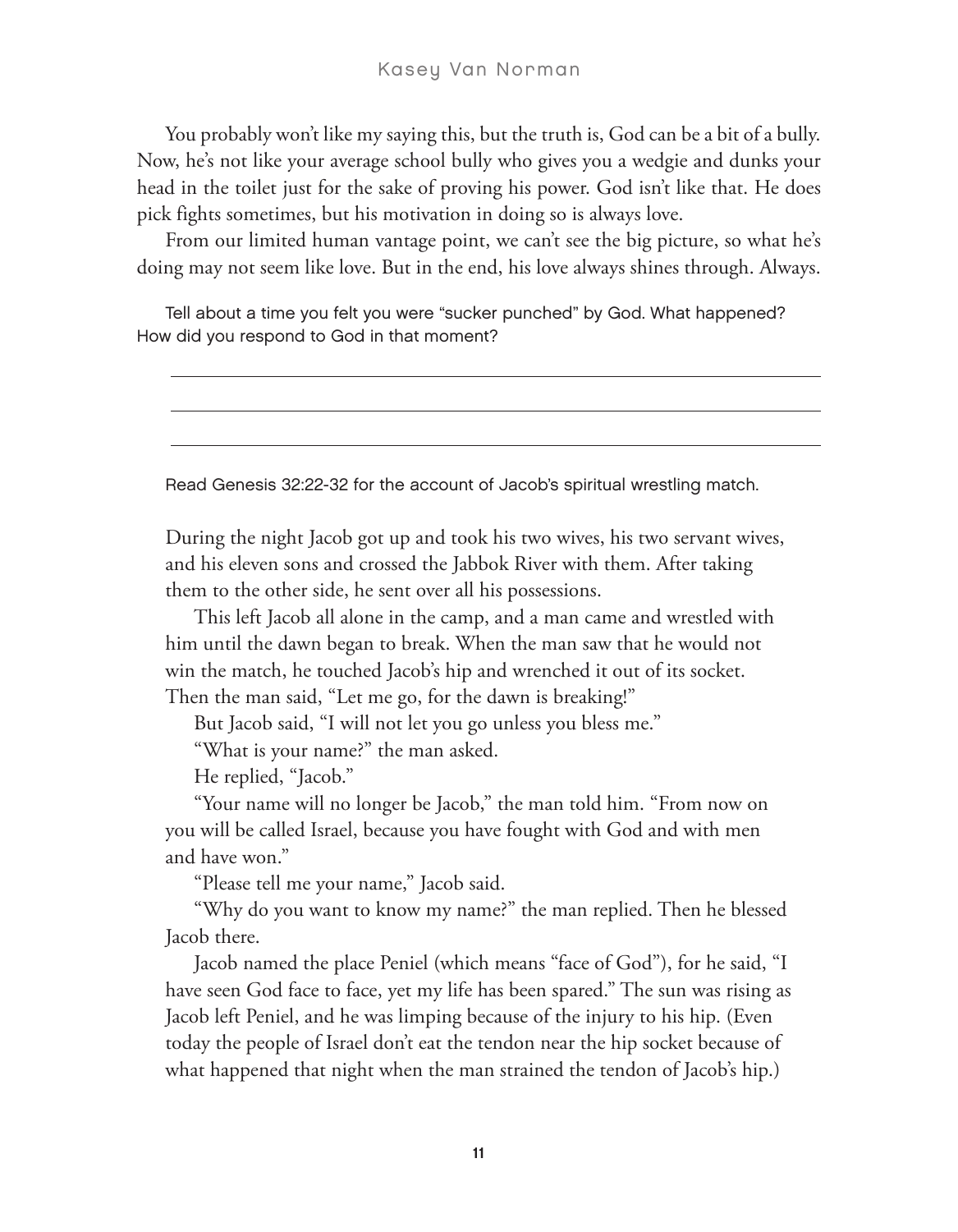What did Jacob learn about God through this experience?

Have you ever felt like you were wrestling with God? What did you learn in the process?

Read 1 Peter 4:12-19.

Dear friends, don't be surprised at the fiery trials you are going through, as if something strange were happening to you. Instead, be very glad—for these trials make you partners with Christ in his suffering, so that you will have the wonderful joy of seeing his glory when it is revealed to all the world.

If you are insulted because you bear the name of Christ, you will be blessed, for the glorious Spirit of God rests upon you. If you suffer, however, it must not be for murder, stealing, making trouble, or prying into other people's affairs. But it is no shame to suffer for being a Christian. Praise God for the privilege of being called by his name! For the time has come for judgment, and it must begin with God's household. And if judgment begins with us, what terrible fate awaits those who have never obeyed God's Good News? And also,

"If the righteous are barely saved, what will happen to godless sinners?"

So if you are suffering in a manner that pleases God, keep on doing what is right, and trust your lives to the God who created you, for he will never fail you.

What are three truths we can learn about suffering from this passage?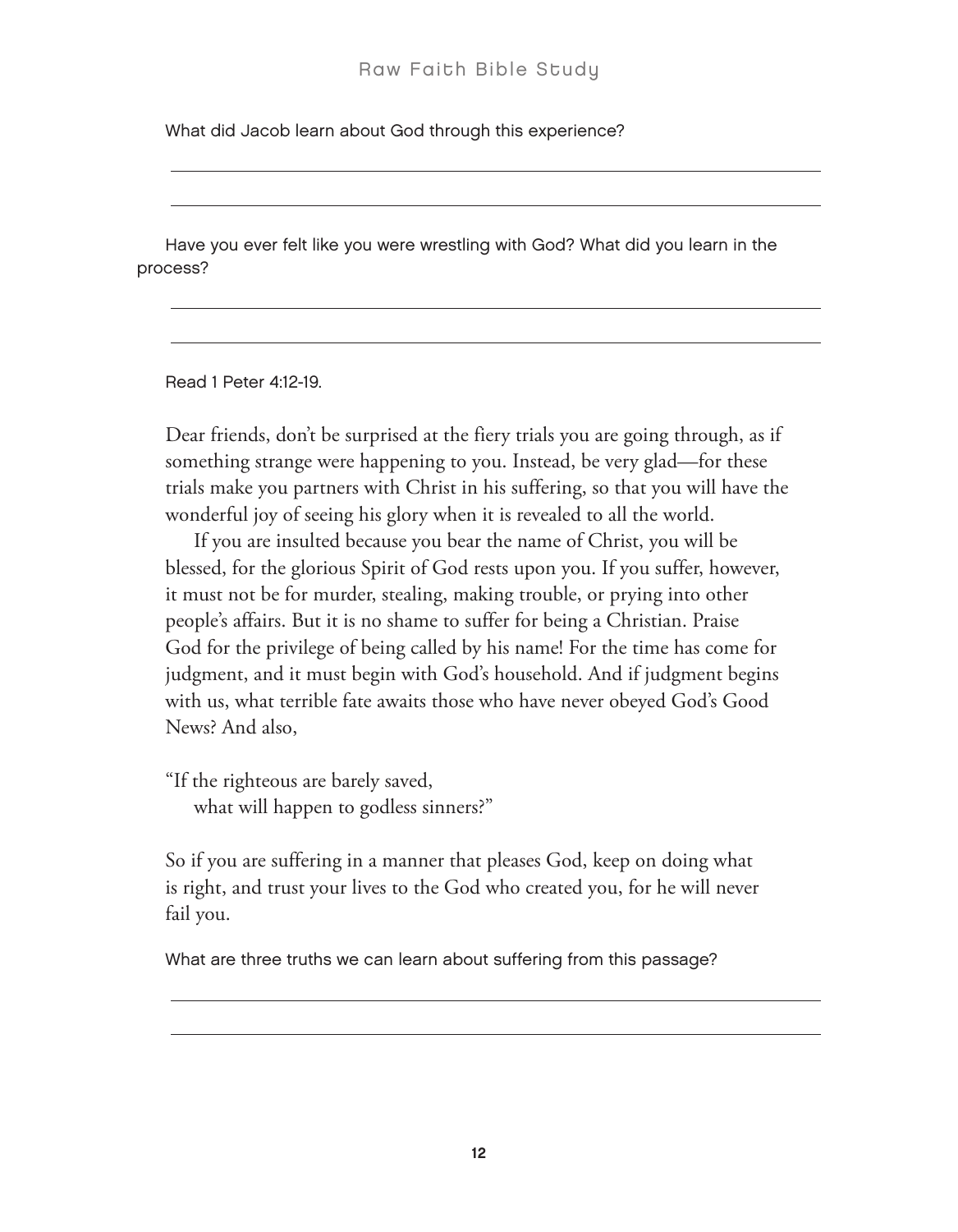Based on these words from 1 Peter, how should we respond when we feel like God is picking a fight with us?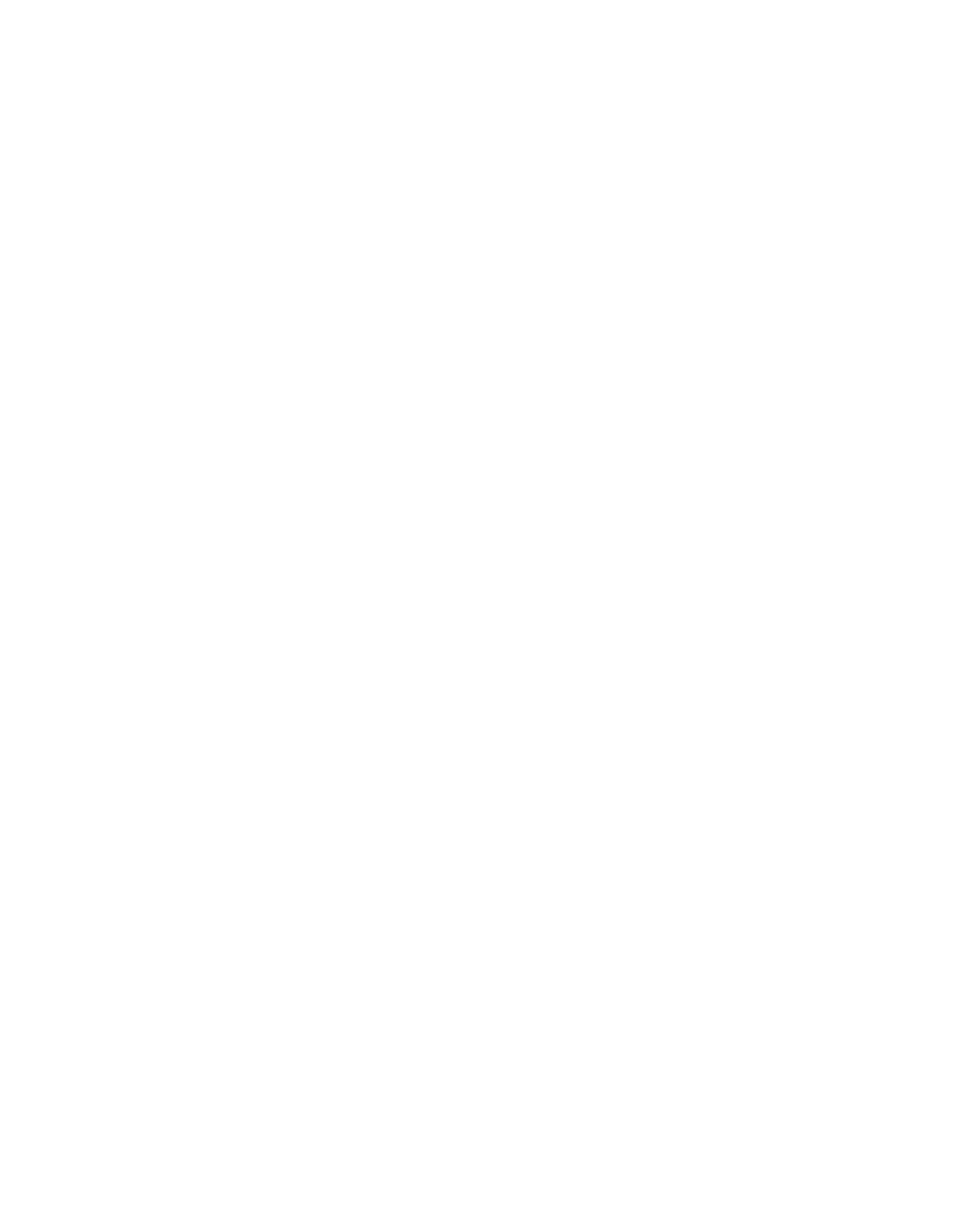# Day 3

Let's begin today reading the following verses. As you read, look for the recurring theme that runs through each passage:

Do you remember what I told you? "A slave is not greater than the master." Since they persecuted me, naturally they will persecute you. And if they had listened to me, they would listen to you. John 15:20

After preaching the Good News in Derbe and making many disciples, Paul and Barnabas returned to Lystra, Iconium, and Antioch of Pisidia, where they strengthened the believers. They encouraged them to continue in the faith, reminding them that we must suffer many hardships to enter the Kingdom of God.

```
Ac ts 14:21-22
```
Everyone who wants to live a godly life in Christ Jesus will suffer persecution. 2 TIMOTHY 3:12

Dear friends, don't be surprised at the fiery trials you are going through, as if something strange were happening to you.

```
1 Peter 4:12
```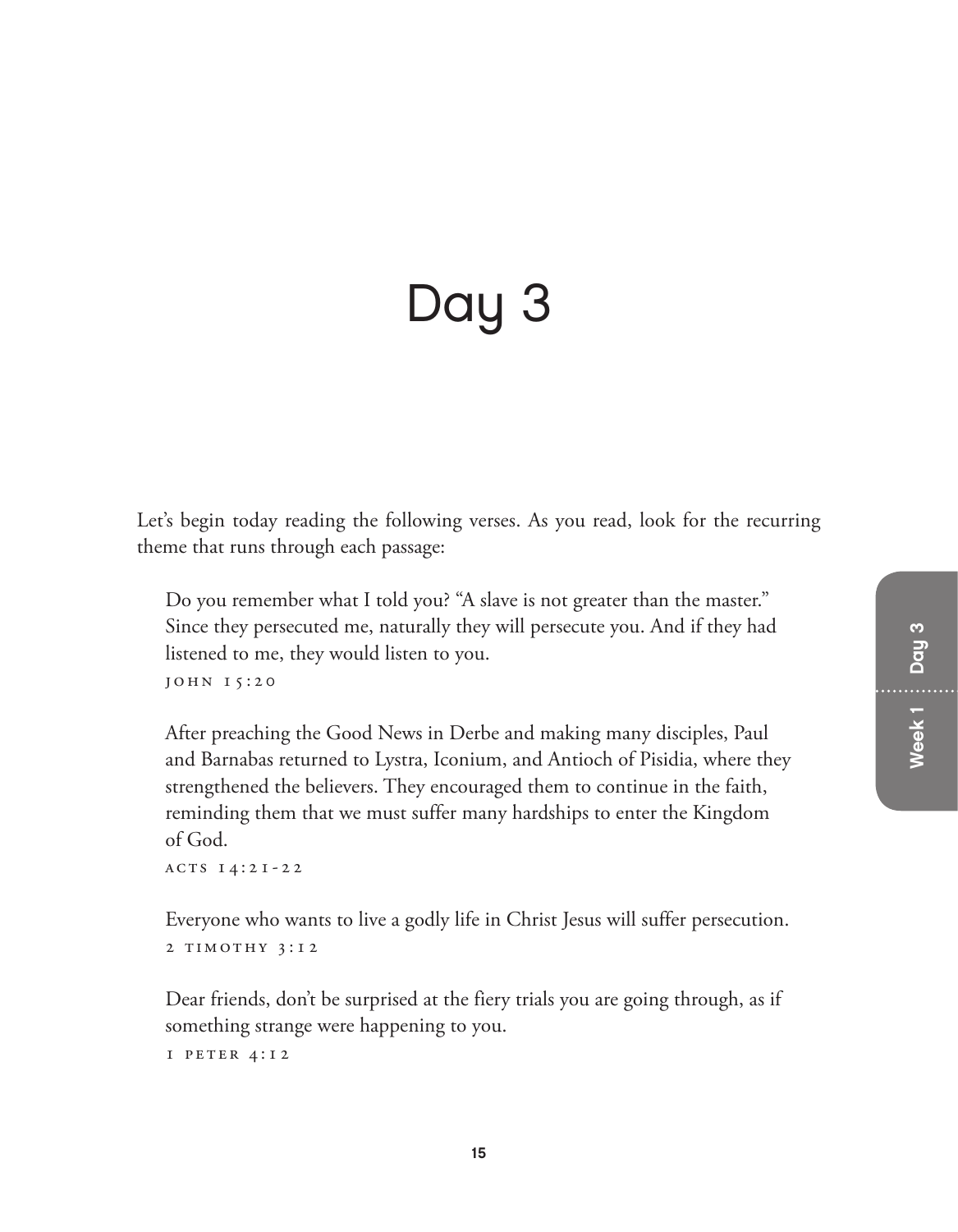Recurring theme:

For me the theme is simple: you'd better get ready. "Get ready for what?" you might ask. God wants us to get ready for suffering.

Suffering can come in many forms. It may come as a result of another person's sin or simply from living in a fallen world. We may suffer from grief, from a broken relationship with a loved one, from sickness, from financial strain, or from persecution that comes as a result of following Christ. When the things that give us security and enjoyment—money, reputation, health, children, self-esteem, relationships, success—are taken away, either by force or by choice, we suffer. Whatever the specific circumstances, we often find our faith shaken, and we ask, "How could you, God?"

Journal about a personal time of suffering—not just any suffering, but a time that caused you to wonder, Why, God?



The Bible is full of examples of people who suffered for a variety of reasons and in different ways. Here are just a few examples.

Read Job 1:13-19.

One day when Job's sons and daughters were feasting at the oldest brother's house, a messenger arrived at Job's home with this news: "Your oxen were plowing, with the donkeys feeding beside them, when the Sabeans raided us. They stole all the animals and killed all the farmhands. I am the only one who escaped to tell you."

While he was still speaking, another messenger arrived with this news: "The fire of God has fallen from heaven and burned up your sheep and all the shepherds. I am the only one who escaped to tell you."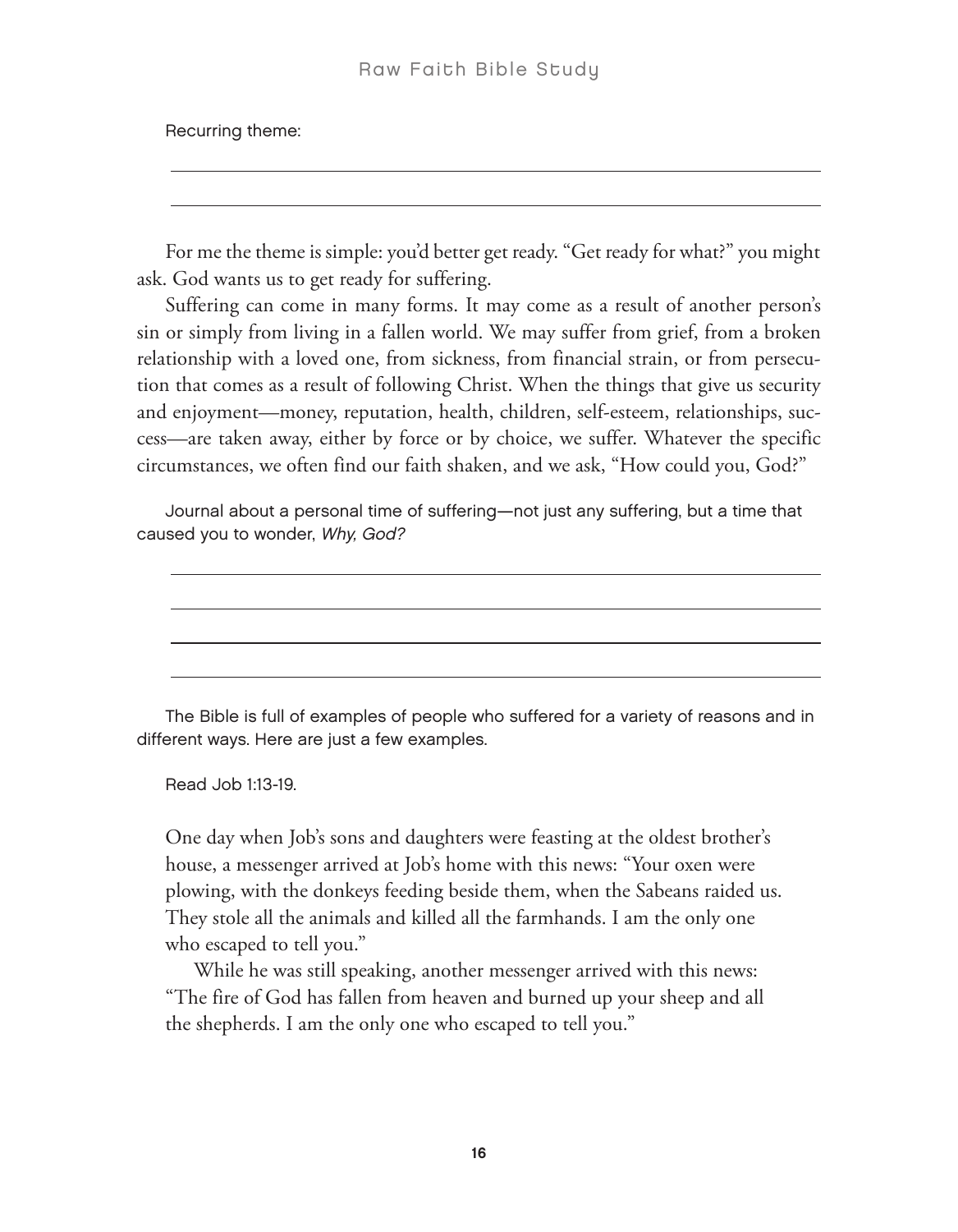While he was still speaking, a third messenger arrived with this news: "Three bands of Chaldean raiders have stolen your camels and killed your servants. I am the only one who escaped to tell you."

While he was still speaking, another messenger arrived with this news: "Your sons and daughters were feasting in their oldest brother's home. Suddenly, a powerful wind swept in from the wilderness and hit the house on all sides. The house collapsed, and all your children are dead. I am the only one who escaped to tell you."

What hardships did Job face?

Read Job 42:5.

I had only heard about you before,

but now I have seen you with my own eyes.

After months of suffering, what does Job finally say to God?

Job was a godly, upright man who sought to please God. But he gained a new perspective on God in adversity that he never could have grasped in prosperity. The difference between how he saw God before and after his suffering was the difference between hearing and seeing.

#### Read Acts 6:8-15.

Stephen, a man full of God's grace and power, performed amazing miracles and signs among the people. But one day some men from the Synagogue of Freed Slaves, as it was called, started to debate with him. They were Jews from Cyrene, Alexandria, Cilicia, and the province of Asia. None of them could stand against the wisdom and the Spirit with which Stephen spoke.

So they persuaded some men to lie about Stephen, saying, "We heard him blaspheme Moses, and even God." This roused the people, the elders, and the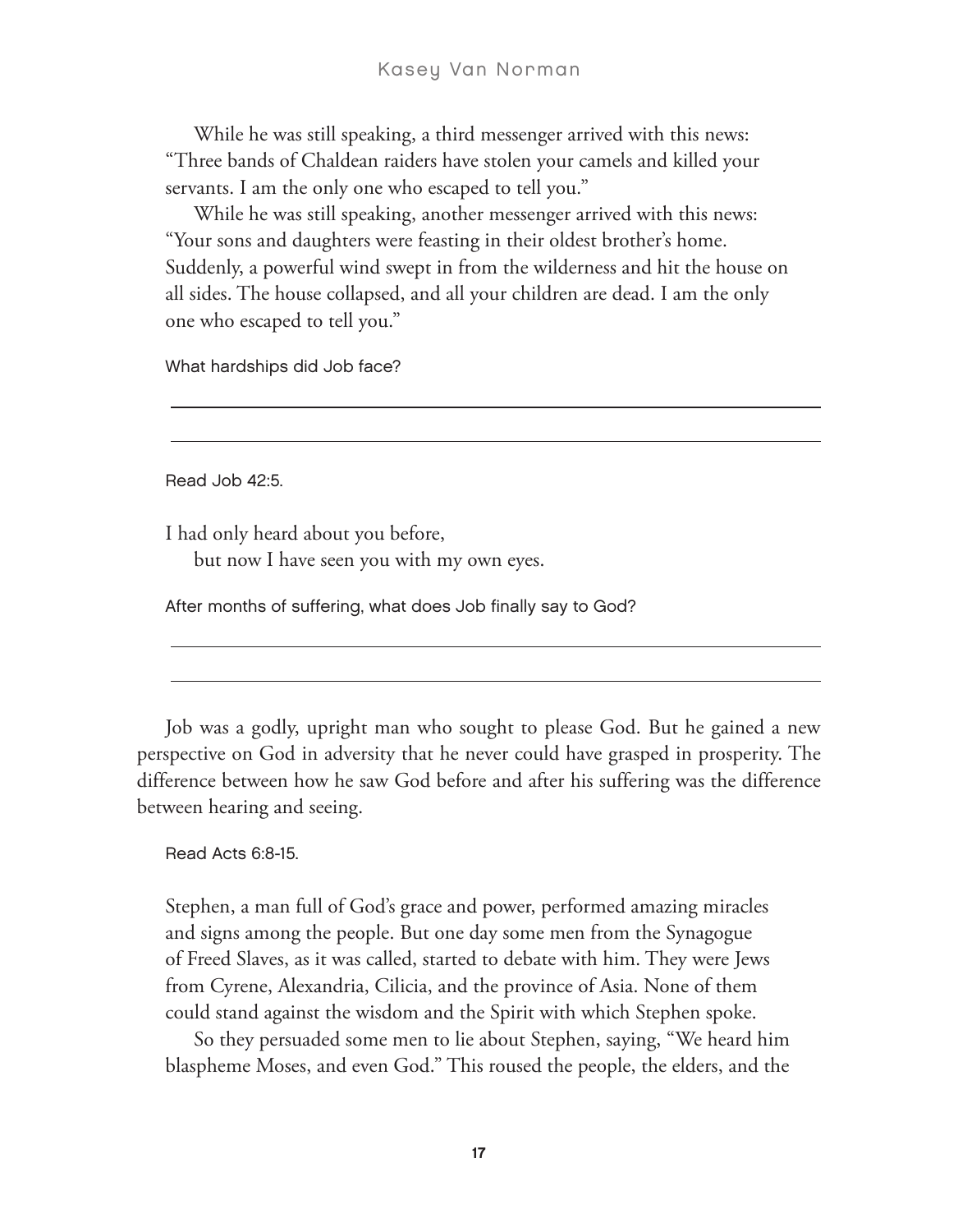teachers of religious law. So they arrested Stephen and brought him before the high council.

The lying witnesses said, "This man is always speaking against the holy Temple and against the law of Moses. We have heard him say that this Jesus of Nazareth will destroy the Temple and change the customs Moses handed down to us."

At this point everyone in the high council stared at Stephen, because his face became as bright as an angel's.

Why was Stephen experiencing suffering? How did he respond to the trials he was going through?

Read Acts 7:55.

Stephen, full of the Holy Spirit, gazed steadily into heaven and saw the glory of God, and he saw Jesus standing in the place of honor at God's right hand.

As Stephen is being dragged into the city to be stoned to death, what vision is revealed to him?

When Stephen was arrested and put on trial for his faith and given a chance to preach, the Holy Spirit overwhelmed him with a special revelation. God has prepared a special intimacy for those who suffer alongside him—a kind of intimacy that can only be experienced when we're facing trials and difficulties.

Read 1 Peter 4:14.

If you are insulted because you bear the name of Christ, you will be blessed, for the glorious Spirit of God rests upon you.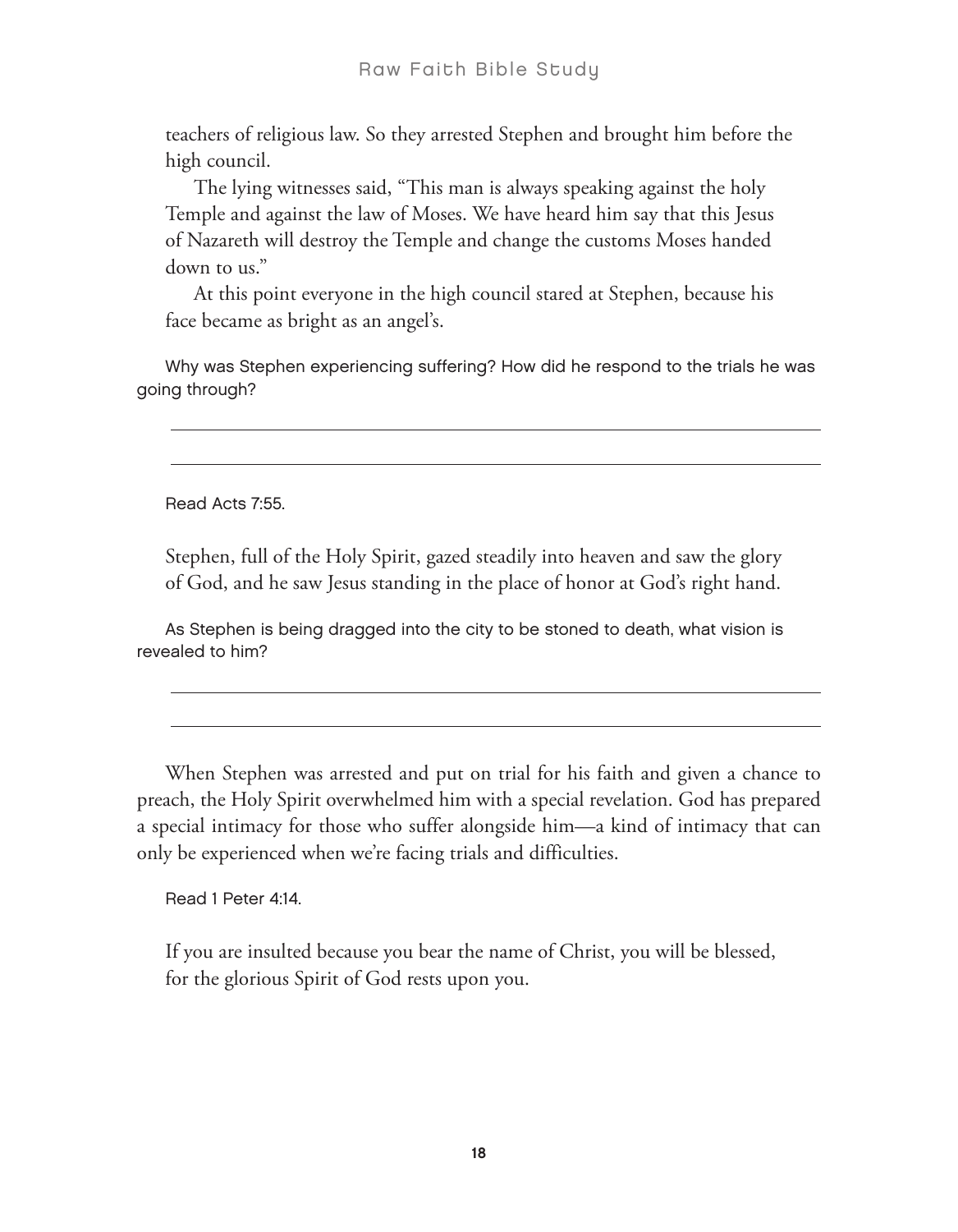#### Kasey Van Norman

What does this verse say will happen for those who suffer because of Christ?

If we understand that suffering is an inevitable part of life, then our love for Christ will run deeper than the pain, grief, and sorrow we experience when we are stripped of our lesser comforts.

Why? Because all the things that we count on for our happiness, our stability, or our reward are nothing when compared with Jesus Christ.

Everything else is worthless when compared with the infinite value of knowing Christ Jesus my Lord. For his sake I have discarded everything else, counting it all as garbage, so that I could gain Christ and become one with him. I no longer count on my own righteousness through obeying the law; rather, I become righteous through faith in Christ. For God's way of making us right with himself depends on faith. I want to know Christ and experience the mighty power that raised him from the dead. I want to suffer with him, sharing in his death, so that one way or another I will experience the resurrection from the dead!

PHILIPPIANS 3:8-II

Suffering has a way of bringing us into the depths of knowing Jesus in a way we can never experience when our lives are "comfortable" and "happy." But this doesn't happen automatically. We have to be willing to dig deep and lean into him during those seasons of trials.

So what about you? Are you willing to go deep with Jesus?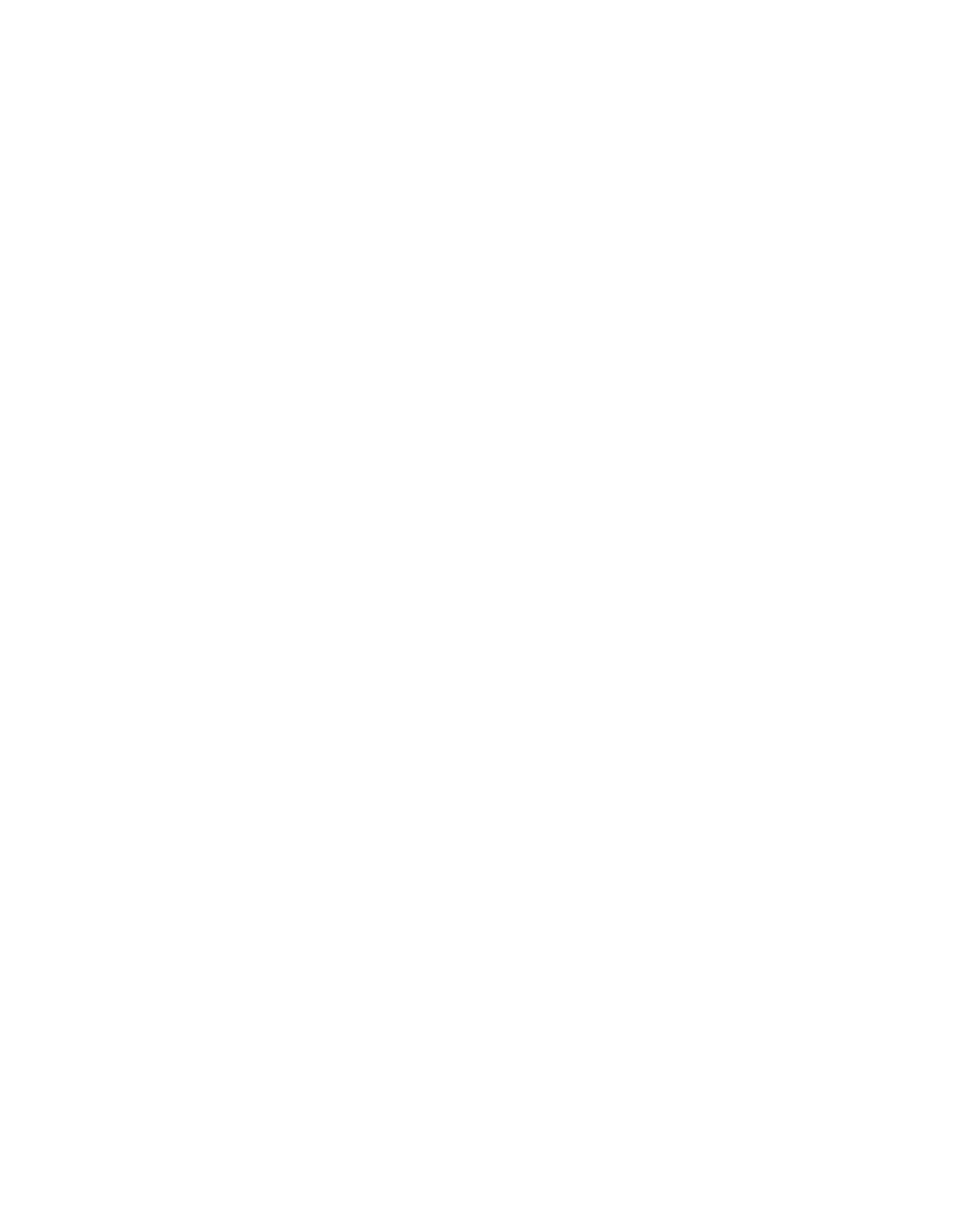# Day 4

Faith anchors everything we do and everything we are as followers of Christ. It's the only way we can have a close, intimate relationship with him. I don't know about you, but I want to be close—*really* close. I mean, I want to be smell-his-breath-on-my-skin kind of close!

Before I experienced the deep end of faith, I knew the right answers. I knew, at least in my head, that faith was about trusting what I couldn't see. But it was just a cliché for me.

I don't want you to stay stuck like I was, so I'd like to invite you on an adventure with me. It's a journey of stepping out of a safe faith and embarking on a risk-taking faith.

From this point on, I hope you will toss aside shallow faith and your soul will shout, "Faith is so much more than that!"

In order to embrace a deeper level of faith, we need to understand what Scripture says is true about faith. Match the verse on the left to its corresponding truth on the right.

| Romans 10:17   | Faith is powerful enough to fight evil.                               |
|----------------|-----------------------------------------------------------------------|
| Galatians 5:6  | We will only understand faith through hearing God's Word.             |
| Hebrews 11:6   | We are made right in God's sight through faith.                       |
| Ephesians 6:16 | Faith isn't about ceremonies or rituals; it's expressed through love. |
| Romans 1:17    | Without faith, we cannot please God.                                  |
|                |                                                                       |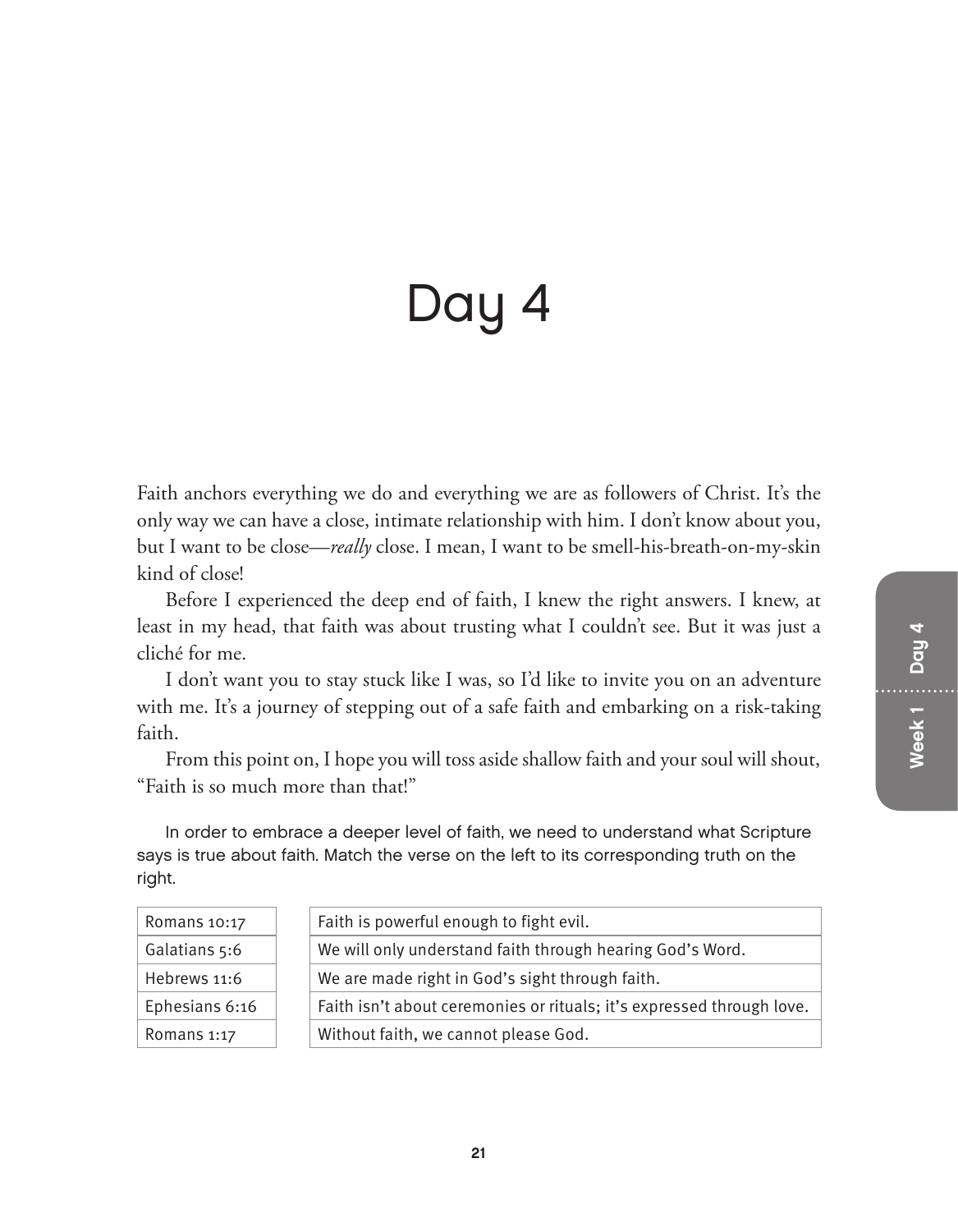Read Hebrews 13:12-14.

Jesus suffered and died outside the city gates to make his people holy by means of his own blood. So let us go out to him, outside the camp, and bear the disgrace he bore. For this world is not our permanent home; we are looking forward to a home yet to come.

What words or phrases stand out to you in this passage?

This passage says that Jesus goes outside the camp or outside the gates. What do you think that means?

In order for our minds to be blown when we read this passage, we need to think like the writer of Hebrews. He was most likely referencing the Israelites' mobile community that would settle for a time along a river or in a mountain valley. A camp was a place of safety for people. If you went outside the camp, you'd face dangers like wild animals, enemies, and the obvious threat of being vulnerable to the elements. The camp was a place of comfort, safety, and familiarity. In addition, according to Jewish tradition, the camp represented all that was sacred in their society, while everything outside the camp was considered unclean.

So when the author tells us to join Jesus "outside the camp," it's as if he is saying, "Hey, you—take a risk with me, be dangerous, step out of your comfort zone, be willing to get a little dirty."

When we step outside our "camp" of religious safety, we encounter people who don't look like us, talk like us, or act like us. Some places outside the camp are uncomfortable, muddy, and downright scary. But there are lost and needy men and women and children who are living in darkness and in need of the light we can bring from the warm, safe huddle of our camp.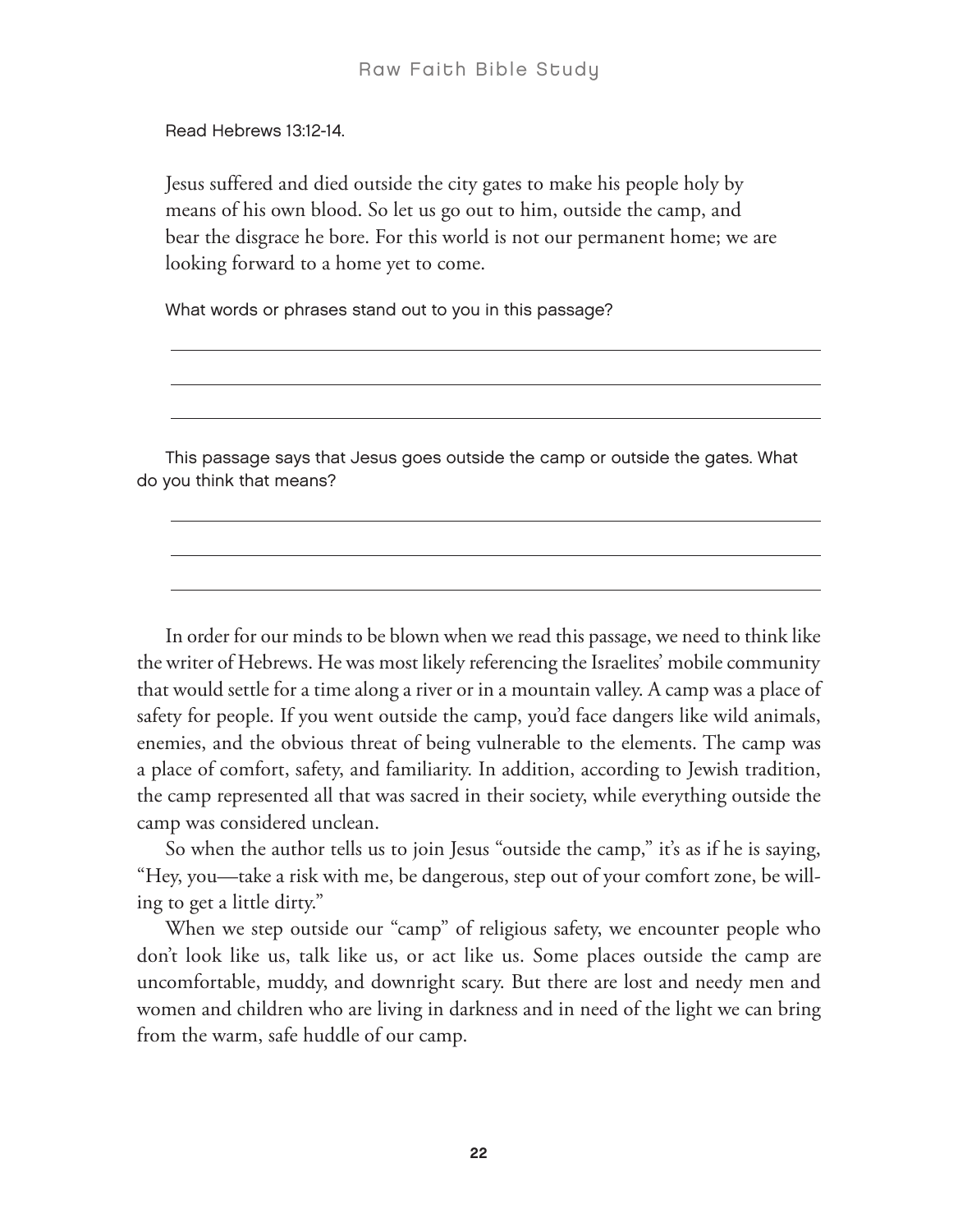Who in your life is "outside the camp"? What would it look like to bring light to them?

Journal about a time you took a risk for God. What was the experience like? How did you feel before you went for it? How did you feel when it was all over?

Journal about a time you felt God asking you to take a risk and you chose not to do it. What regrets did you have afterward?

What holds you back from taking risks for God?

Do you want this life-changing, gut-wrenching, as-close-as-your-breath faith? If so, you have to be willing to go outside the camp.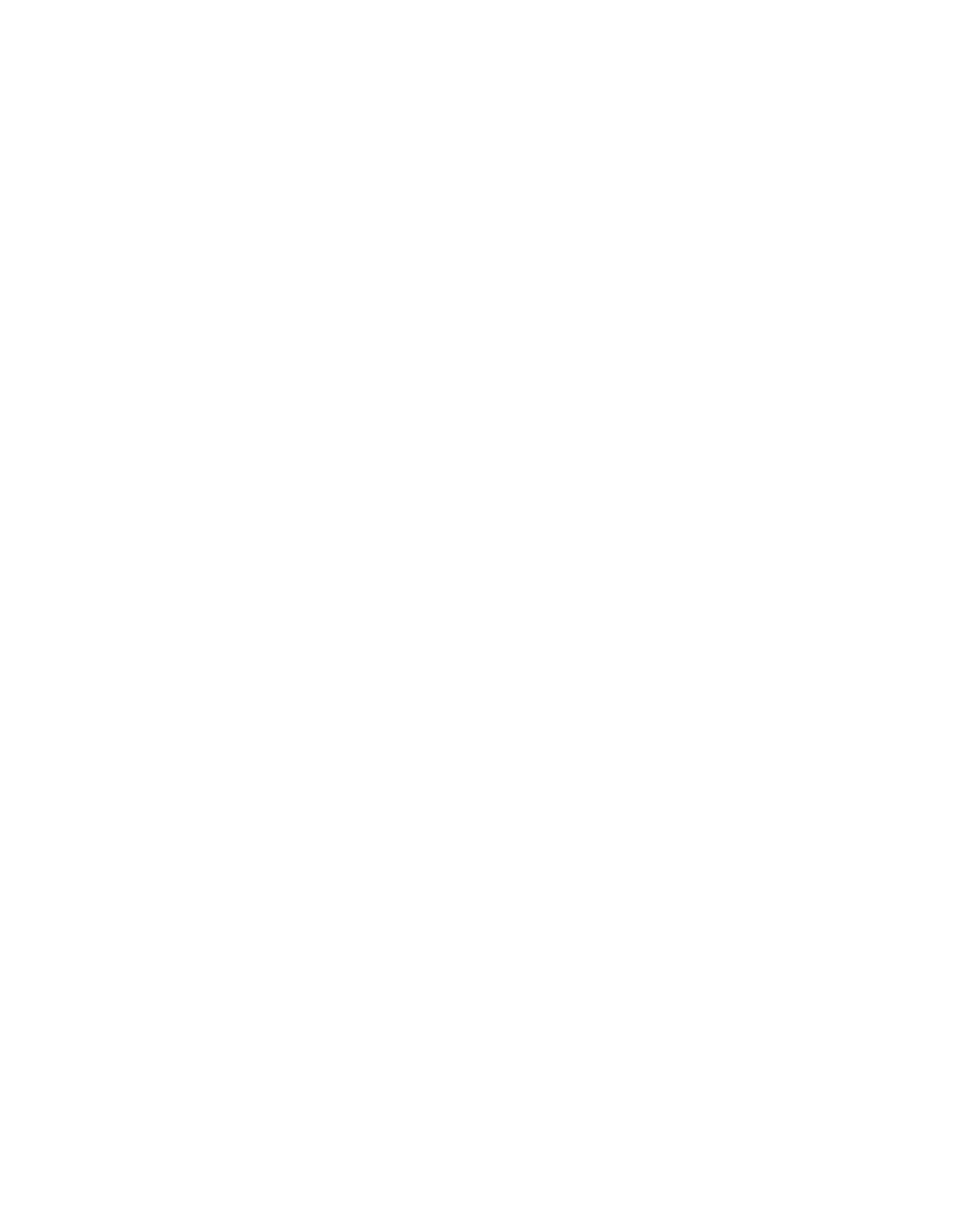### Day 5

For most of us, death and danger are most likely not at the top of our bucket lists. But if we dig into Scripture, we realize that perhaps they should be.

At the very least, the Bible makes it clear that we'd be wise to ponder our own death. That may sound morbid or senseless, but when we do so in a healthy way, it's actually a faith-building experience.

You sweep people away like dreams that disappear. They are like grass that springs up in the morning. In the morning it blooms and flourishes, but by evening it is dry and withered. We wither beneath your anger; we are overwhelmed by your fury. You spread out our sins before you our secret sins—and you see them all. We live our lives beneath your wrath, ending our years with a groan.

Seventy years are given to us!

Some even live to eighty.

But even the best years are filled with pain and trouble; soon they disappear, and we fly away.

Who can comprehend the power of your anger?

Your wrath is as awesome as the fear you deserve.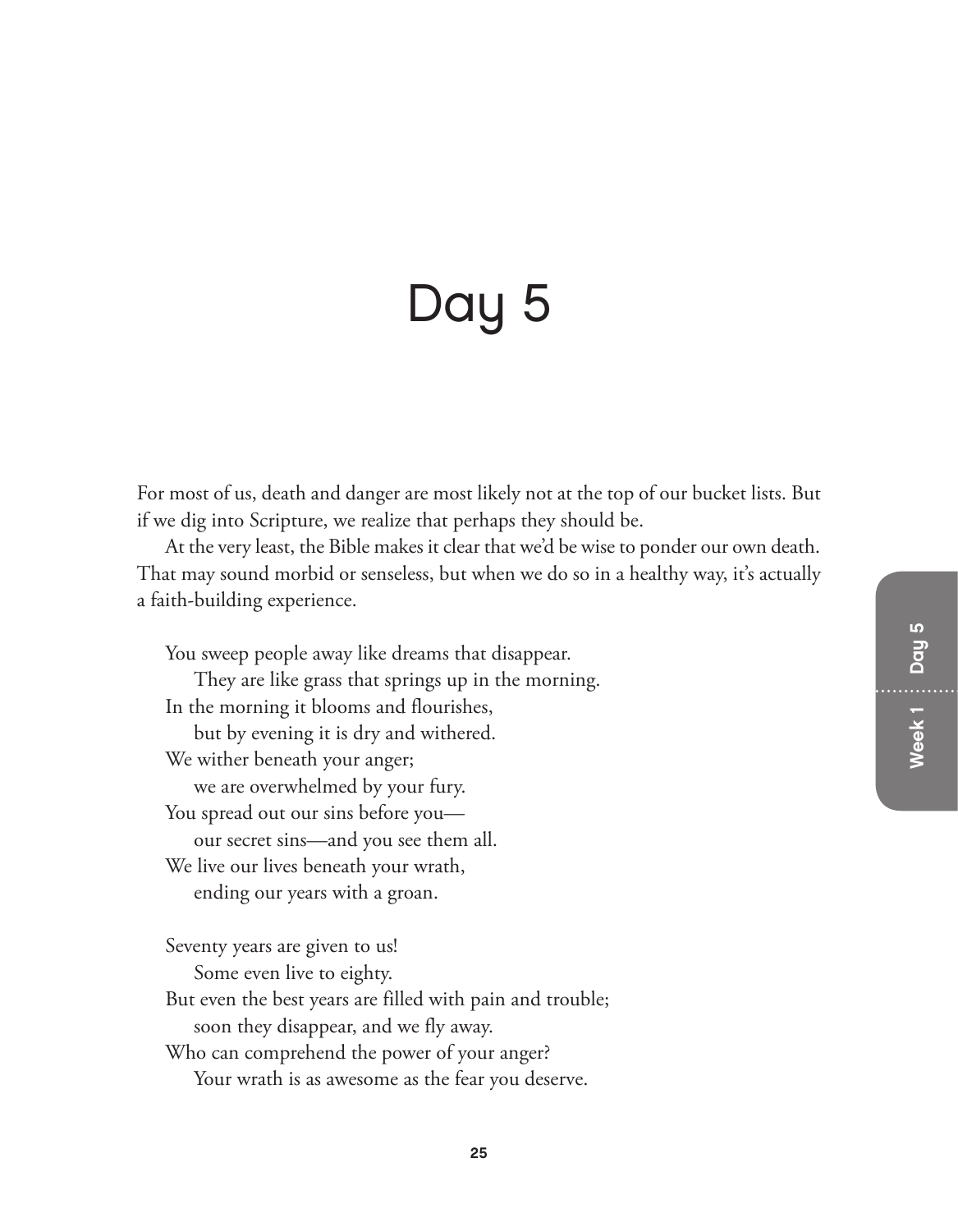Teach us to realize the brevity of life,

so that we may grow in wisdom.

Psalm 90:5-12

What does this psalm say we can expect about life on this earth?

How does a healthy perspective on the brevity of life affect our faith?

Before I received my cancer diagnosis, I suppose this psalm would have seemed sad to me. But now I breathe it in like life-giving medicine—especially that last part about pondering our own mortality so we can grow in wisdom. Now I know what the psalmist meant when he talked about "the brevity of life."

I didn't know how much I needed God when everything was going fine in my life. It was only when things fell apart that I realized how desperate I was for him—even in the things I thought I was in control of. I didn't need God until it was time for me to number my days.

List some areas of your life that seem easy, manageable, and comfortable circumstances in which you rarely think to consider God.

Numbering our days doesn't have to be a scary thing. It just means remembering that our lives are short and that we need to spend our days with an eternal perspective. Great wisdom—life-revolutionizing wisdom—comes from periodically pondering these things.

If we run away from the truth that we are simply a mist that appears for a moment and then vanishes, we become arrogant and fail to recognize how much we need God. We begin to believe that we are the masters of our lives and forget that we owe every moment to the sovereign will of God. But if we look our suffering and impending death in the face, then we will have the humility to yield ourselves to God.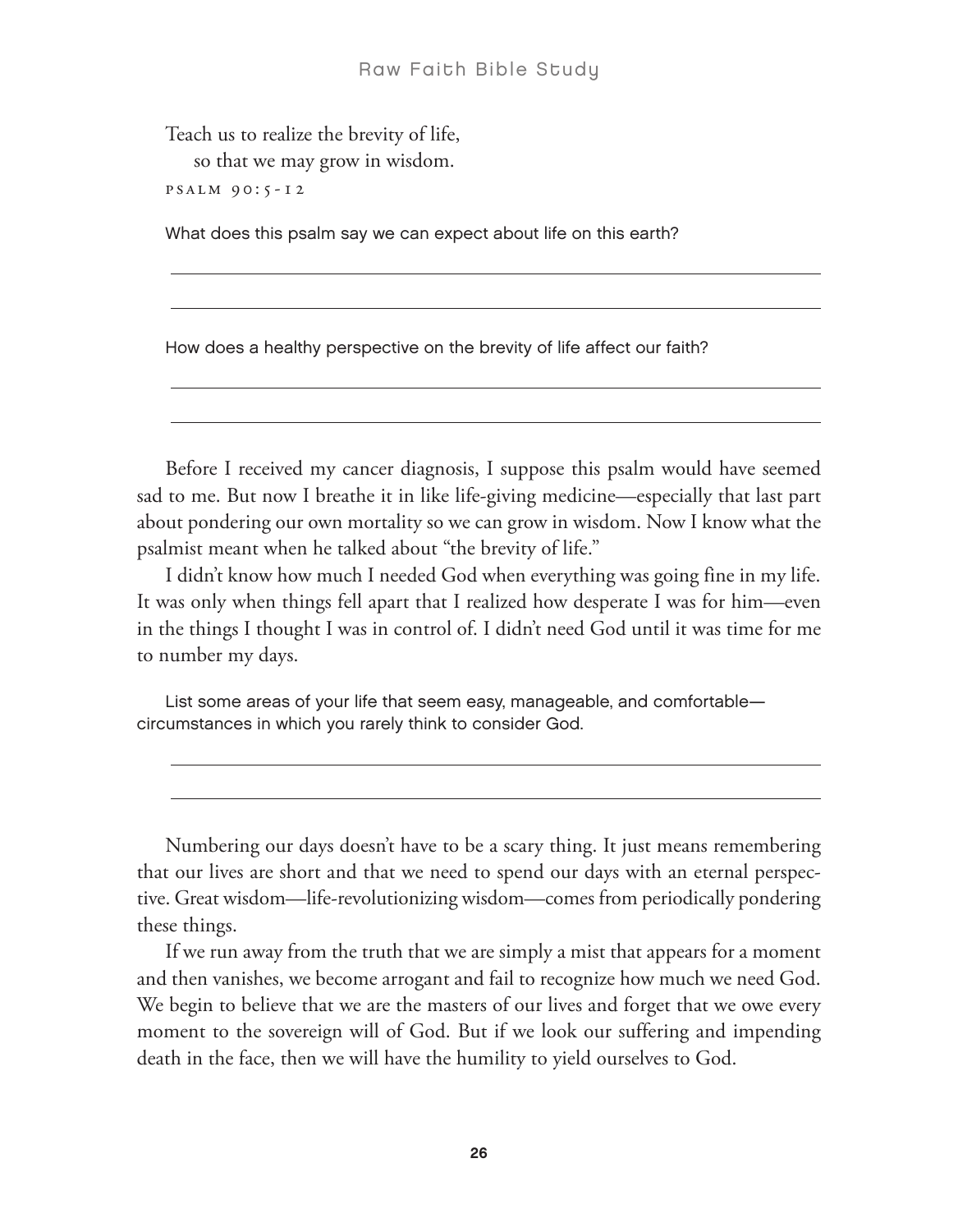Take a moment to number your days before the Lord. How do you feel about suffering—whether in the present or in the future? How do you feel when you think about the brevity of life?

Read Philippians 1:29.

For you have been given not only the privilege of trusting in Christ but also the privilege of suffering for him.

This passage makes the surprising statement that it's not only a privilege to trust Christ but also a privilege to do what? How does this change your perspective on suffering?

Read Hebrews 2:18.

Since he himself has gone through suffering and testing, he is able to help us when we are being tested.

What does it mean to you that Jesus went through suffering and testing himself?

Read James 5:11.

We give great honor to those who endure under suffering. For instance, you know about Job, a man of great endurance. You can see how the Lord was kind to him at the end, for the Lord is full of tenderness and mercy.

What does the story of Job show us about God's character and how he treats us in the long term?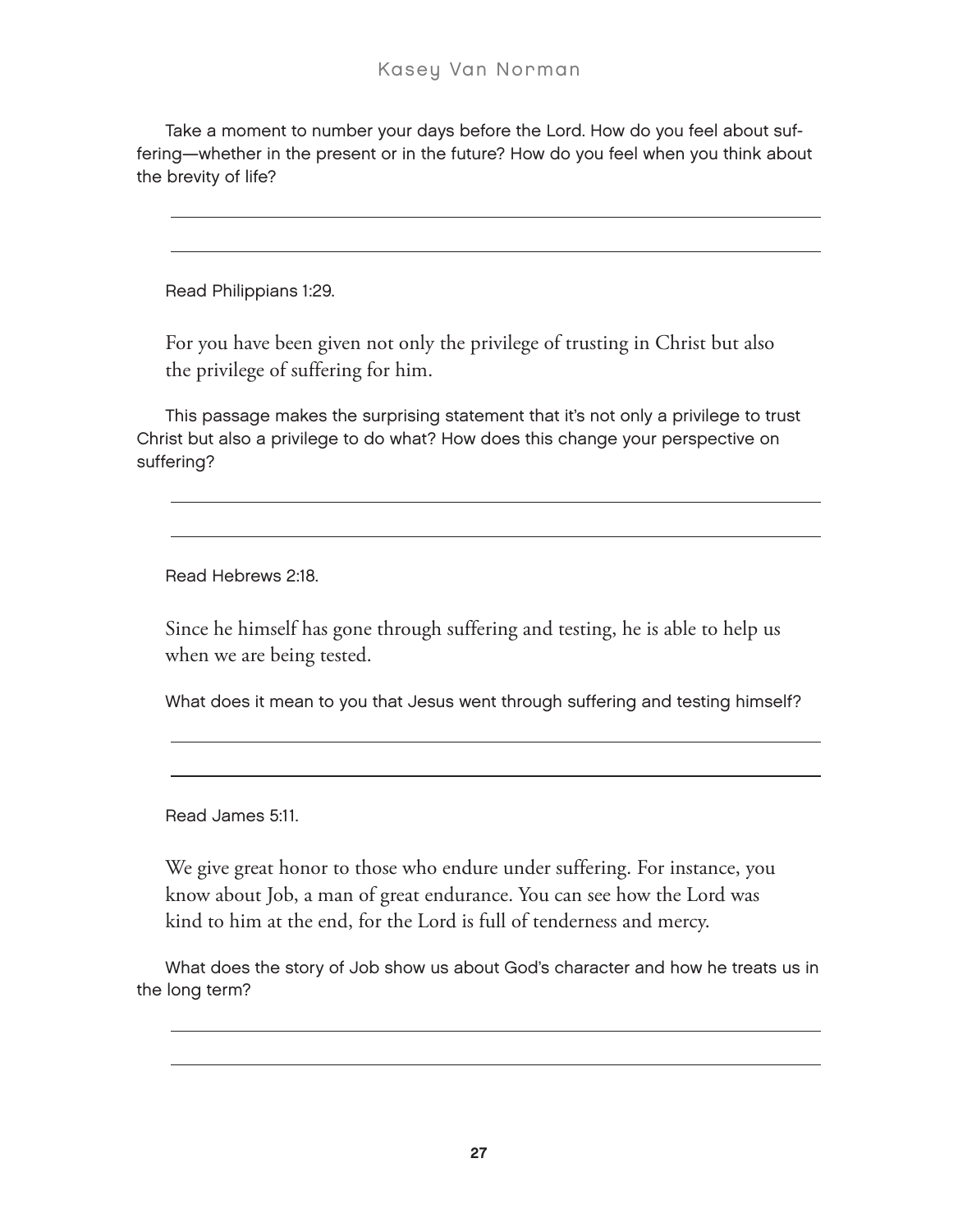The question isn't whether we'll face suffering in our lives; it's how we will respond when we do. Will suffering break our faith or make it stronger?

#### Questions for Group Discussion or Personal Reflection

- 1. In your own words, how would you define faith? What role does it play in your relationship with God?
- 2. Looking back over the course of your life, how has your faith changed and grown?

3. What questions do you have about faith?

- 4. Which of God's characteristics do you most often relate to (Father, Friend, Helper, Redeemer, Shepherd, Lord, Fighter, etc.)?
- 5. Have you ever considered God as someone who would pick a fight with you? How does it make you feel to think of him in this way?

6. How do you respond when bad things happen to you? Do you get angry and blame God? Do you ask him for guidance and encouragement? What do you think your responses reveal about your faith?